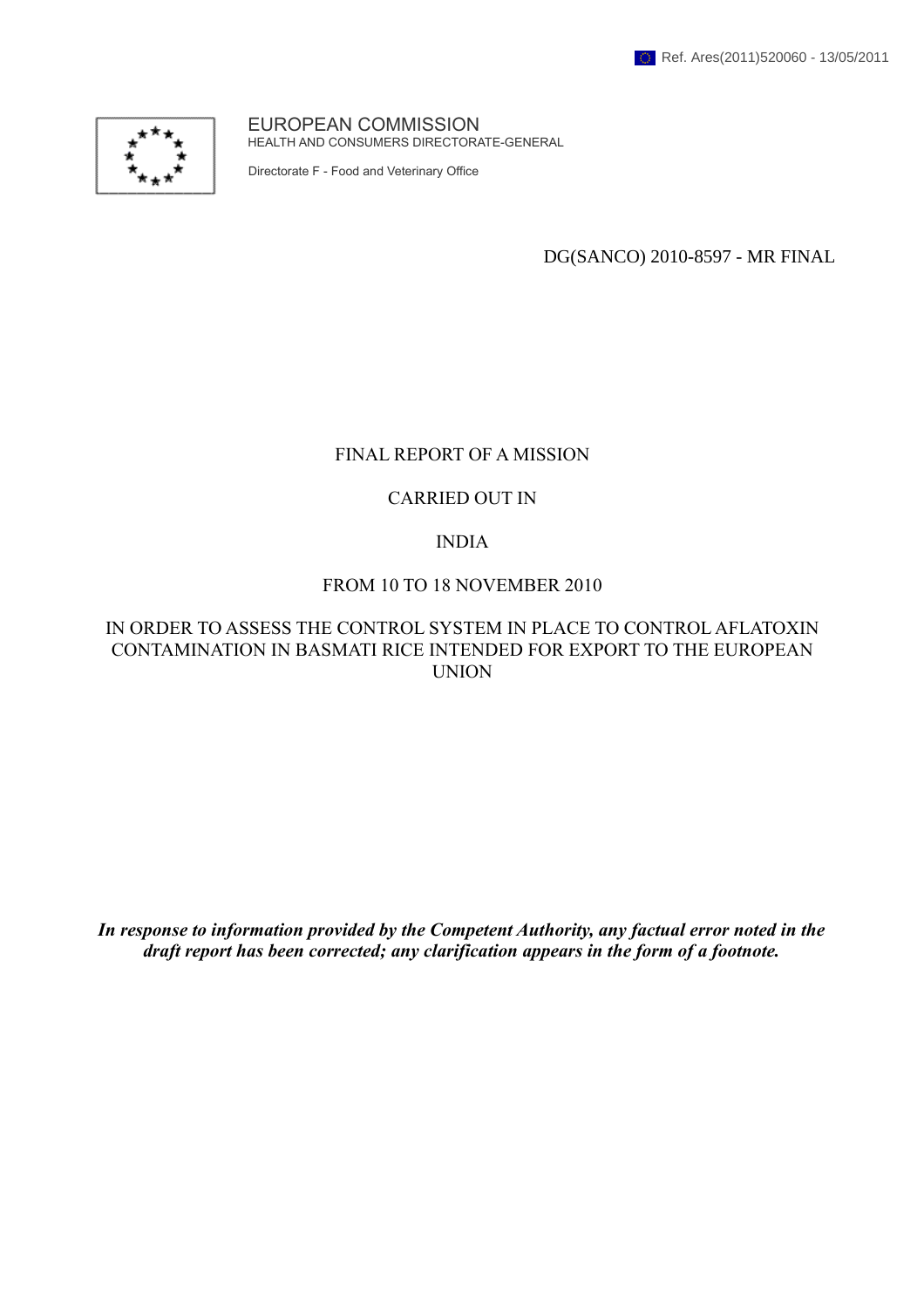#### *Executive Summary*

This report describes the outcome of a mission carried out by the Food and Veterinary Office (FVO) in India, from 10 to 18 November 2010. The objective was to assess the systems in place to control aflatoxin contamination in basmati rice intended for export to the European Union (EU).

This mission was included in the FVO 2010 inspection programme due to the high volume of exports of this commodity to the EU, and the increase in Rapid Alert System for Food and Feed (RASFF) notifications in 2007/2008. For the same reason, the commodity was listed in Annex I to Regulation (EC) No 669/2009 with effect from January 2010 (the physical checks frequency of 10% at EU border). Due to the significantly decreased frequency of RASFF notifications in 2009/2010 compared to 2007/2008, it was decided to de-list basmati rice from Annex I to Regulation (EC) No 669/2009 with effect from 1 October 2010.

There are administrative arrangements for the aflatoxin controls of basmati rice exported to the EU, consisting of mandatory sampling and analysis for aflatoxins of every consignment prior to export and aflatoxin controls in processing establishments as part of the auto-control systems. The competent authorities are clearly defined, with the Export and Inspection Council playing the main role. The establishments visited comply with the requirements of the Codex Alimentarius Code of General Principles of Food Hygiene (CAC/RCP 1-1969, Rev.4-2003). The official laboratory and the processor's laboratories visited are accredited to ISO 17025 and perform well.

However, some deficiencies were identified concerning the legal basis for setting up the aflatoxin control measures, sampling of basmati rice for aflatoxin analysis and implementing HACCP based procedures and concerning the official staff training on sampling.

Overall the administrative arrangements for the aflatoxin controls cannot fully guarantee that all basmati rice exported to the EU comply with the aflatoxin limits specified in the Commission Regulation (EC) No 1881/2006 mainly due to the differences in the sampling procedure used.

The report makes a number of recommendations to the competent authorities of India to address the deficiencies identified.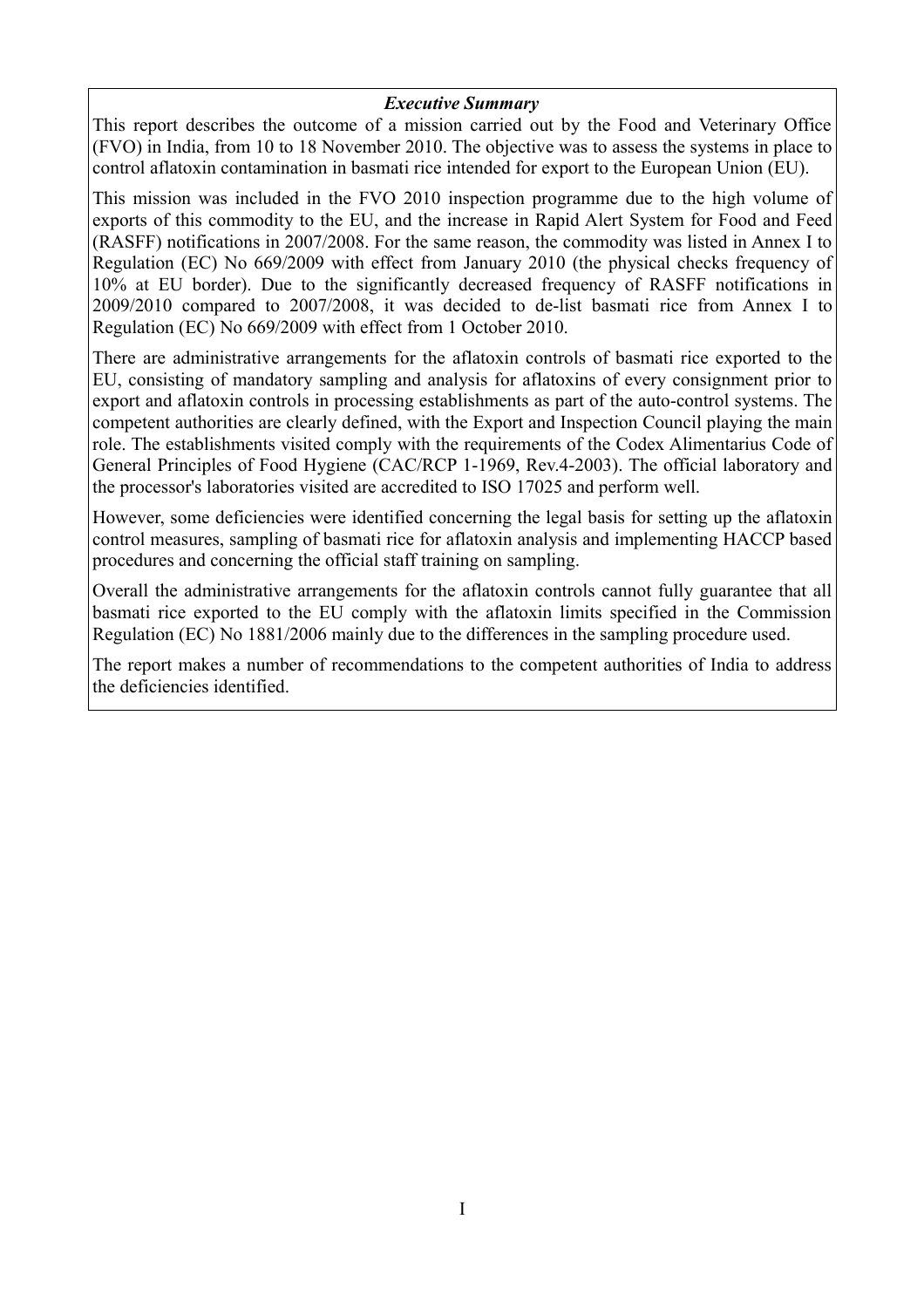# **Table of Contents**

| 4.1 FVO MISSIONS TO THIRD COUNTRIES REGARDING AFLATOXIN CONTAMINATION IN FOODSTUFFS 3 |  |
|---------------------------------------------------------------------------------------|--|
|                                                                                       |  |
|                                                                                       |  |
|                                                                                       |  |
|                                                                                       |  |
|                                                                                       |  |
|                                                                                       |  |
|                                                                                       |  |
|                                                                                       |  |
|                                                                                       |  |
|                                                                                       |  |
|                                                                                       |  |
|                                                                                       |  |
|                                                                                       |  |
|                                                                                       |  |
|                                                                                       |  |
|                                                                                       |  |
|                                                                                       |  |
|                                                                                       |  |
|                                                                                       |  |
|                                                                                       |  |
|                                                                                       |  |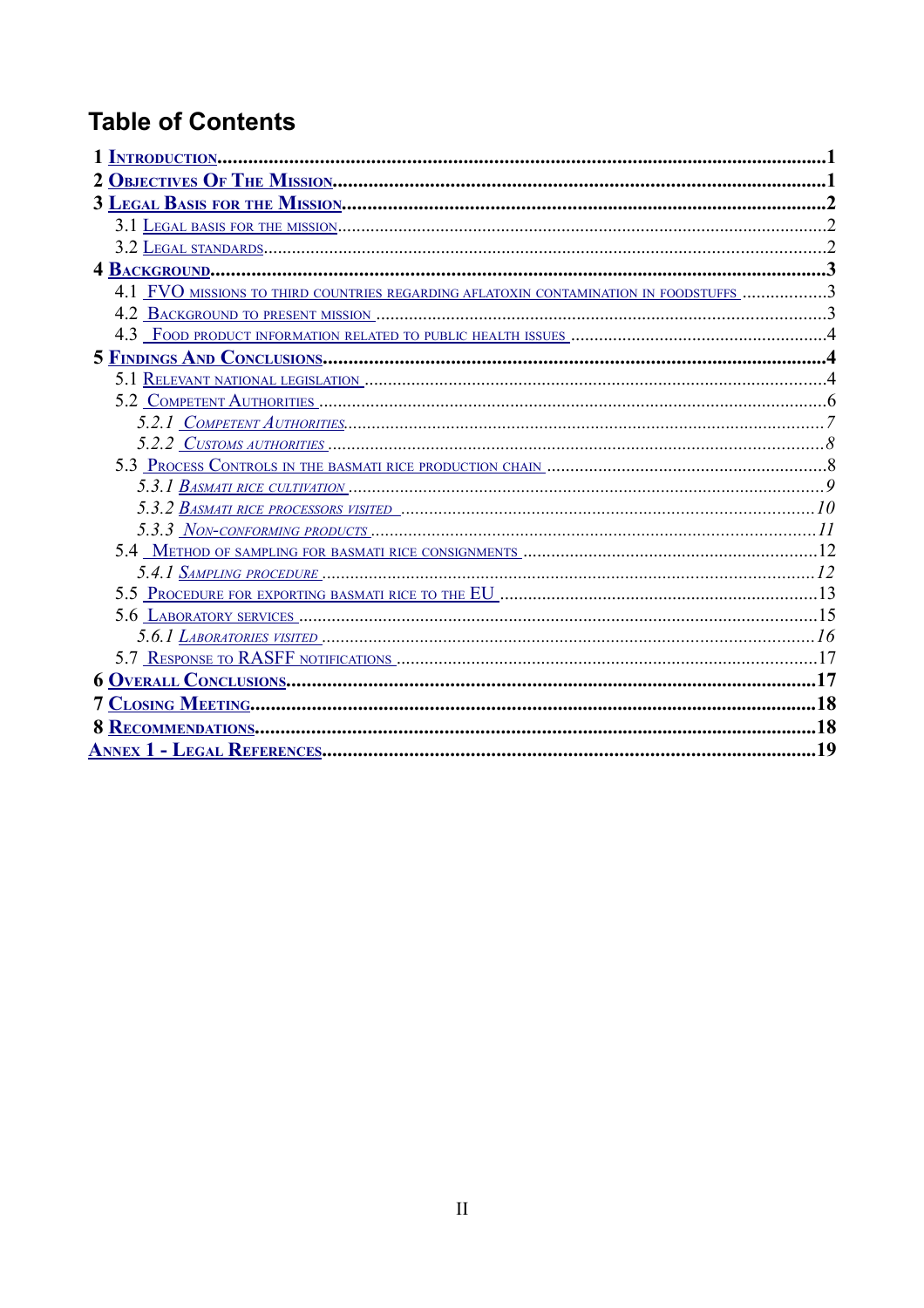#### **ABBREVIATIONS AND DEFINITIONS USED IN THIS REPORT**

| <b>Abbreviation</b> | <b>Explanation</b>                                                                               |  |
|---------------------|--------------------------------------------------------------------------------------------------|--|
| <b>APEDA</b>        | Agricultural and Processed Food Products Export Development Authority                            |  |
| CA                  | <b>Competent Authority</b>                                                                       |  |
| CAC/RCP/GL          | Codex Alimentarius Committee/Recommended Code of<br>Practice/Guidelines                          |  |
| <b>CCA</b>          | <b>Central Competent Authority</b>                                                               |  |
| <b>CCP</b>          | <b>Critical Control Point</b>                                                                    |  |
| <b>CWI</b>          | Consignment-Wise Inspection                                                                      |  |
| EC                  | <b>European Commission</b>                                                                       |  |
| <b>EIA</b>          | <b>Export Inspection Agency</b>                                                                  |  |
| <b>EIC</b>          | <b>Export Inspection Council</b>                                                                 |  |
| EU                  | European Union                                                                                   |  |
| <b>EURACHEM</b>     | Network of organisations in Europe devoted to analytical chemistry and<br>quality-related issues |  |
| <b>FAPAS</b>        | Food Analysis Performance Assessment Scheme, UK                                                  |  |
| <b>FBO</b>          | Food Business Operators                                                                          |  |
| <b>FERM</b>         | Federation of European Rice Millers                                                              |  |
| <b>FVO</b>          | Food and Veterinary Office                                                                       |  |
| <b>GAP</b>          | Good Agricultural Practice                                                                       |  |
| <b>GMP</b>          | Good Manufacturing Practice                                                                      |  |
| <b>HACCP</b>        | Hazard Analysis and Critical Control Points                                                      |  |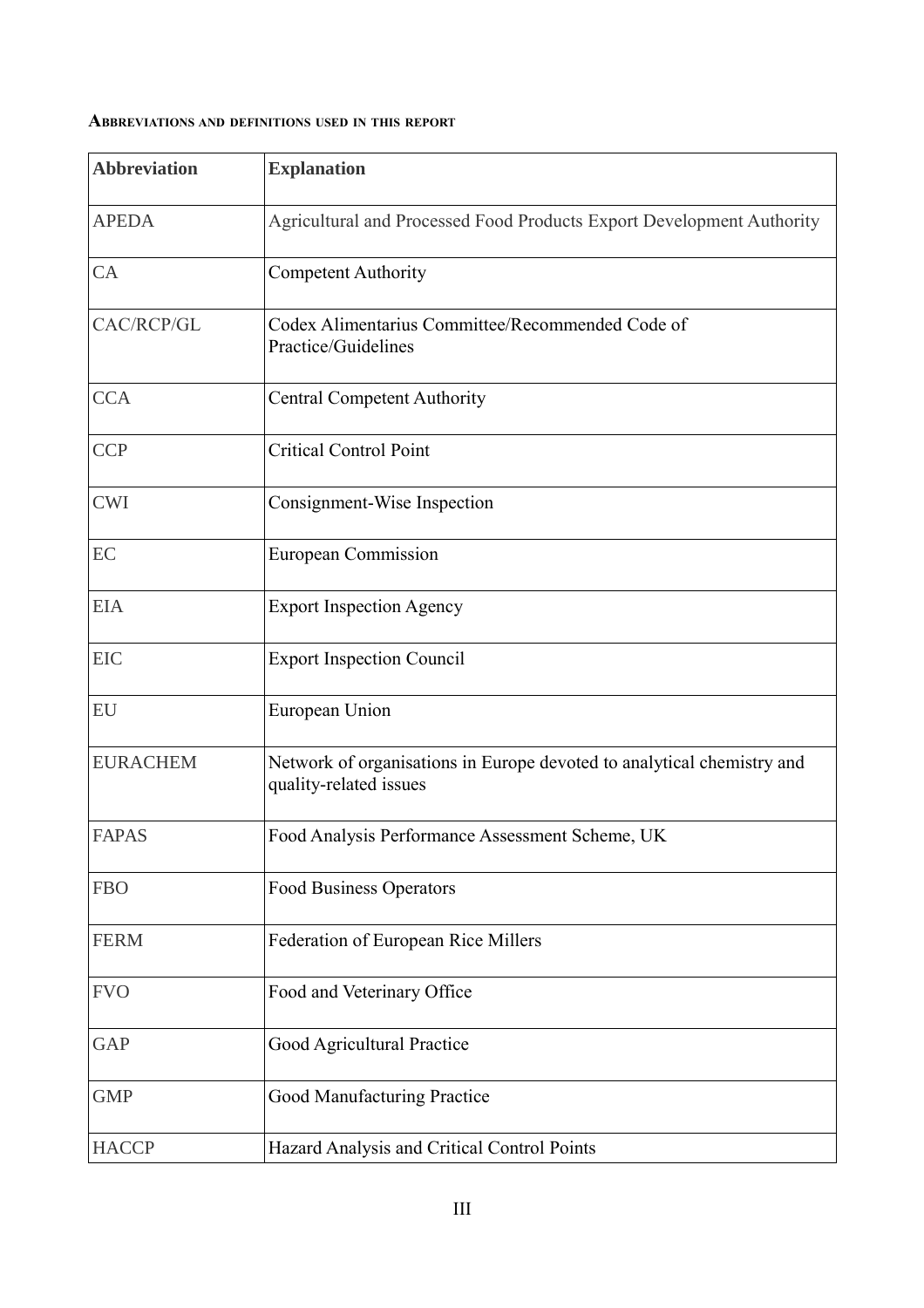| <b>HPLC</b>  | High Performance Liquid Chromatography         |  |
|--------------|------------------------------------------------|--|
| IDP          | <b>Inter Department Panel</b>                  |  |
| <b>IPM</b>   | <b>Integrated Pest Management</b>              |  |
| <b>IPQC</b>  | In-Process Quality Control                     |  |
| <b>ISO</b>   | International Organisation for Standardization |  |
| LOQ          | Limit of Quantification                        |  |
| <b>MOCI</b>  | Ministry of Commerce and Industry              |  |
| <b>MS</b>    | <b>Member State</b>                            |  |
| <b>NABL</b>  | National Accreditation Board of Laboratories   |  |
| OJ           | Official Journal of the European Union         |  |
| <b>OTA</b>   | Ochratoxin A                                   |  |
| <b>RASFF</b> | Rapid Alert System for Food and Feed           |  |
| <b>RCAC</b>  | Registration-Cum-Allocation Certificate        |  |
| <b>SANCO</b> | Health and Consumers Directorate-General       |  |
| <b>SOP</b>   | <b>Standard Operation Procedure</b>            |  |
| <b>TC</b>    | Third Country                                  |  |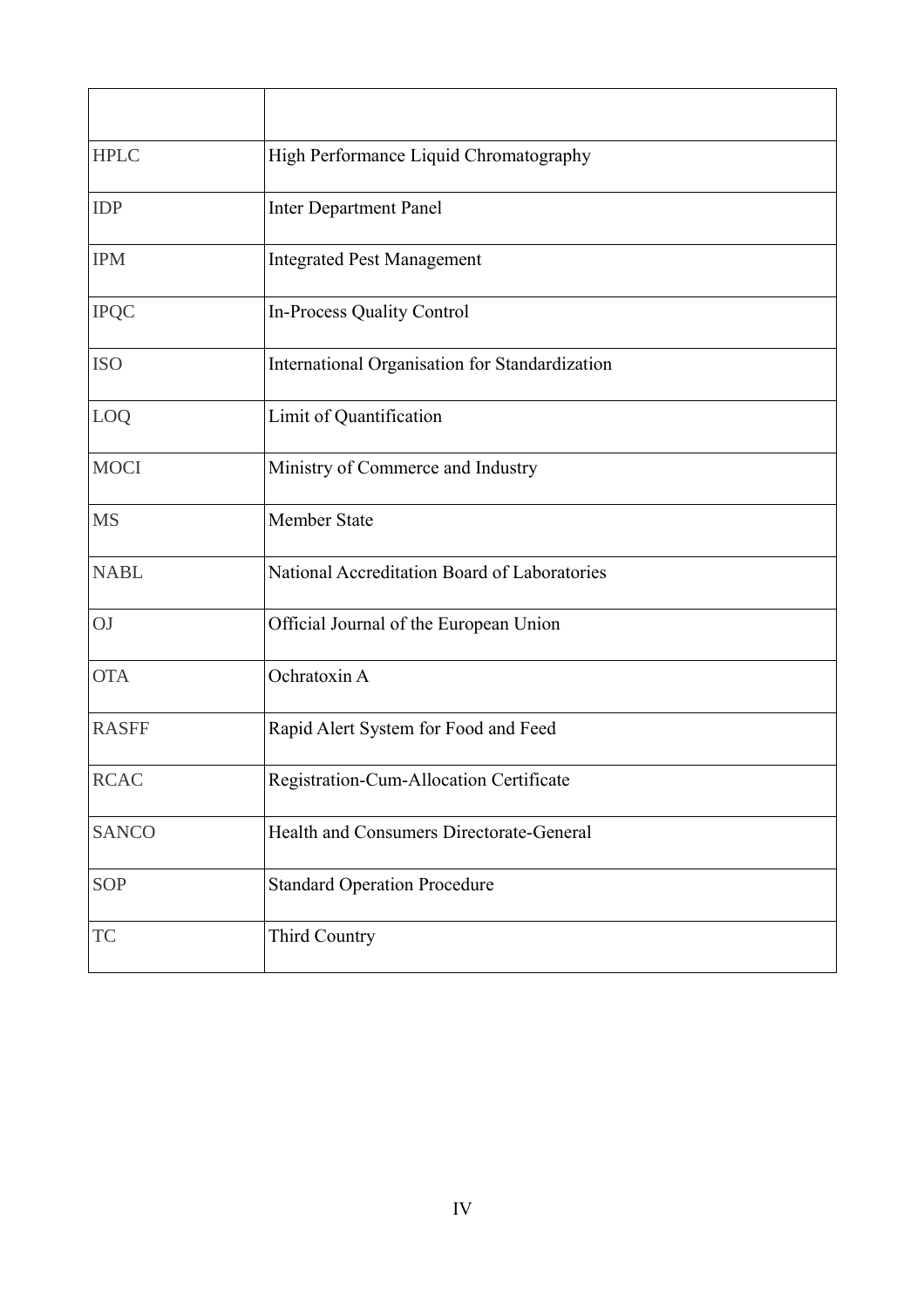## <span id="page-5-0"></span> **1 INTRODUCTION**

The mission took place in India from 10 to 18 November 2010 in order to assess the control systems in place to prevent aflatoxin contamination in basmati rice intended for export to the EU. The mission team comprised two inspectors from the Food and Veterinary Office (FVO) and one Member State (MS) expert.

The mission was undertaken as part of the FVO's annual planned mission programme.

The mission team was accompanied during the whole mission by a representative from the central competent authority (CCA) the Export Inspection Council (EIC) under the Ministry of Commerce and Industry (MOCI), and during the on the spot visits by representatives from the Export Inspection Agency (EIA) in New Delhi (field agency of the EIC) and the Agricultural and Processed Food Products Export Development Authority (APEDA), an export promotion organisation attached to the MOCI.

An opening meeting was held on 10 November 2010 with the CCA. Also present were representatives of EIA-Delhi, APEDA and the European Union (EU) Delegation to India. At this meeting, the objectives and itinerary for the mission were confirmed by the inspection team, and additional information required for the satisfactory completion of the mission was requested.

## <span id="page-5-1"></span> **2 OBJECTIVES OF THE MISSION**

The objective of the mission was to verify whether the control systems are in place to control aflatoxin contamination in basmati rice intended for export to the EU within specified EU contaminant limits, complying with or being at least equivalent to Commission Regulation (EC) No 1881/2006.

In terms of scope, the mission reviewed the controls in place on production and export, including the national legislation in place, the organisation of the competent authority (CA), and its control and enforcement capability.

In pursuit of this objective, the following sites were visited in accordance with the itinerary agreed between EIC and FVO:

| <b>COMPETENT AUTHORITY</b> |            | <b>VISITS</b>  | <b>COMMENTS</b>                                                                    |
|----------------------------|------------|----------------|------------------------------------------------------------------------------------|
| Competent<br>authorities   | Central    | 2              | EIC, APEDA                                                                         |
|                            | Provincial |                | Meetings with officials from the EIA in New Delhi<br>during inspections observed   |
| Laboratories               |            |                |                                                                                    |
|                            |            | $\overline{4}$ | One EIC-approved laboratory for official analysis of<br>aflatoxins in basmati rice |
|                            |            |                | Three in-house laboratories of basmati rice                                        |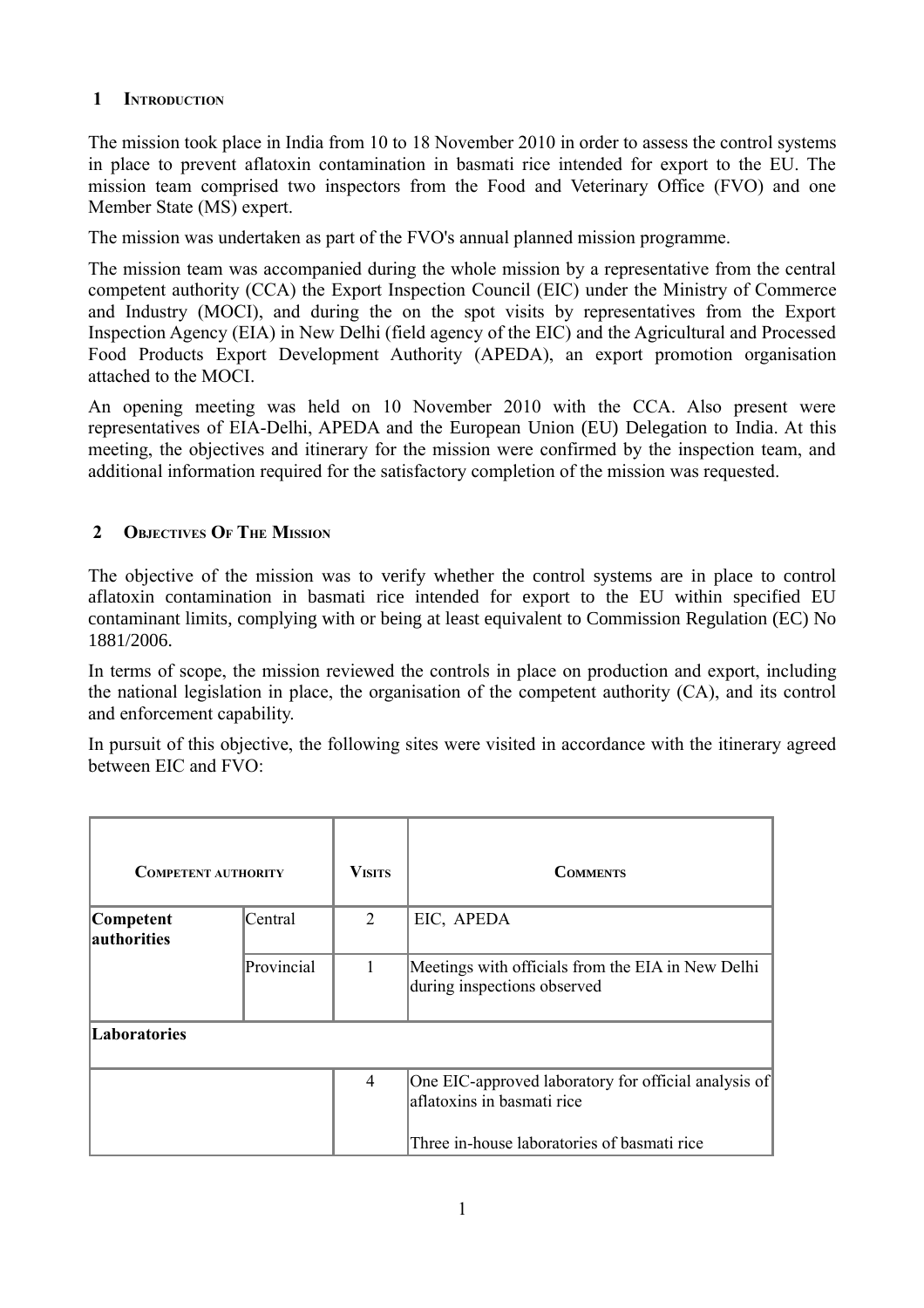|                                  |                | processors visited                                        |
|----------------------------------|----------------|-----------------------------------------------------------|
| <b>Farmers/Producers</b>         |                |                                                           |
|                                  | $\overline{4}$ | Basmati rice farms in Punjab state                        |
|                                  | 1              | Auction market (Mandi market) in Haryana state            |
| <b>Processing establishments</b> |                |                                                           |
|                                  | 3              | Basmati rice processors in Haryana state                  |
| <b>Ports</b>                     |                |                                                           |
|                                  | 1              | Inland container depot in Ghari-Harsaru, Haryana<br>state |

## <span id="page-6-2"></span> **3 LEGAL BASIS FOR THE MISSION**

#### <span id="page-6-1"></span> **3.1 LEGAL BASIS FOR THE MISSION**

The mission was carried out under the general provisions of EU legislation, in particular Article 46 of Regulation (EC) No 882/2004 of the European Parliament and of the Council, which stipulates that EU controls in third countries (TC) may verify the compliance or equivalence of TC legislation and systems with EU feed and food law and EU animal health legislation. These controls must have particular regard to the assurances that the TC can give regarding compliance with, or equivalence to, EU requirements.

## <span id="page-6-0"></span> **3.2 LEGAL STANDARDS**

Article 11 of Regulation (EC) No 178/2002 stipulates that food and feed imported into the EU for placing on the market there must comply with the relevant requirements of food law or conditions recognised by the EU to be at least equivalent.

Article 10 of Regulation (EC) No 852/2004 stipulates that, as regards the hygiene of imported food, the relevant requirements of food law referred to in Article 11 of Regulation (EC) No 178/2002 include the requirements laid down in Articles 3 to 6 of the Regulation.

The Annex to Regulation (EC) No 1881/2006 sets maximum levels for mycotoxins in foodstuffs.

Commission Regulation (EC) No 401/2006 lays down the methods of sampling and analysis for official control of the levels of mycotoxins in foodstuffs.

Reference is also made to the following Codex Alimentarius standards:

- Code of Practice for the Prevention and Reduction of Mycotoxin Contamination in Cereals (CAC/RCP 51 - 2003);
- Guidelines for the Design, Operation, Assessment and Accreditation of Food Import and Export Inspection and Certification Systems (CAC/GL 26 – 1997);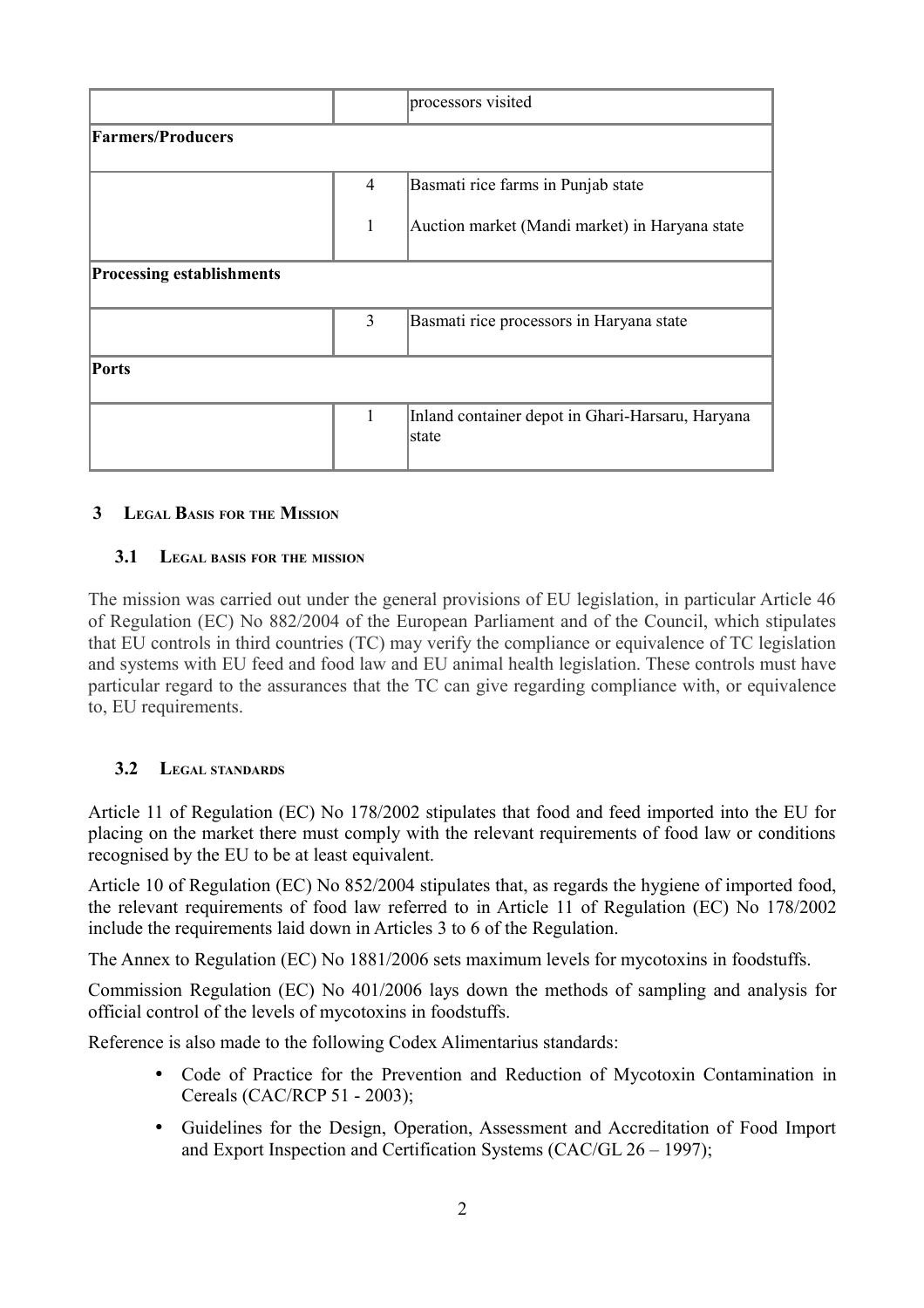• Guidelines for the Assessment of the Competence of Testing Laboratories Involved in the Import and Export Control of Food (CAC/GL 27 - 1997).

A full list of the legal instruments referred to in this report is provided in Annex 1. Legal acts quoted in this report refer, where applicable, to the most recently amended version.

## <span id="page-7-2"></span> **4 BACKGROUND**

## <span id="page-7-1"></span> **4.1 FVO MISSIONS TO THIRD COUNTRIES REGARDING AFLATOXIN CONTAMINATION IN FOODSTUFFS**

The European Commission has carried out missions to Iran, Egypt, Turkey, China, Brazil, India, Argentina and USA with the objective of evaluating official control systems for the prevention of aflatoxins contamination in foodstuffs originated from these countries. The reports of these missions are available on the DG Health and Consumer Protection (DG SANCO) Internet site at [http://ec.europa.eu/food/fvo/ir\\_search\\_en.cfm.](http://ec.europa.eu/food/fvo/ir_search_en.cfm) This is the first mission to India concerning aflatoxins in basmati rice.

## <span id="page-7-0"></span> **4.2 BACKGROUND TO PRESENT MISSION**

According to Article 15(1) of Regulation (EC) No 882/2004, the competent authorities (CAs) of the MS must carry out regular official controls on food of non-animal origin imported into the EU. These controls are to be carried out at the point of entry, the point of release for free circulation, warehouses, the premises of the importing feed and food operator, or other points in the food and feed chain as established in Article 15(2). According to Article 16(1), the official controls must include at least a systematic documentary check, a random identity check and, as appropriate, a physical check.

Information on foodstuffs found to have public health implications is communicated in the form of alert notifications through the Rapid Alert System for Food and Feed (RASFF) to all MS and to the exporting country. From 2007 to the time of the mission, seven notifications concerning aflatoxins in basmati rice from India were notified through the RASFF. This mission was included in the FVO 2010 inspection programme due to the high volume of exports of this commodity to the EU, and the increase in RASFF notifications in 2007/2008. For the same reason, the commodity was listed in Annex I to Regulation (EC) No 669/2009 with effect from January 2010.

According to data provided by the EIC, the total volume of Indian exports of basmati rice was 1 556 411 tonnes in 2008-2009 (around 28% of it was exported to the EU) and 2 016 775 tonnes in 2009-2010 (around 7% of it was exported to the EU). The breakdown of the volume of basmati rice exports from India to the EU is shown in the table below. Separate information is given for the export of companies under In-Process Quality Control (IPQC) system and companies under Consignment-Wise Inspection (CWI) system. Detailed description of these control systems is given under point 5.5.

|                                | 2008-2009* | $2009 - 2010*$ | 2010            |
|--------------------------------|------------|----------------|-----------------|
|                                |            |                | (Jan. to Sept.) |
| By companies under IPQC system | 340 121    | 45 308         | 96 738          |

Table: Statistics on basmati rice exports from India to the EU in tonnes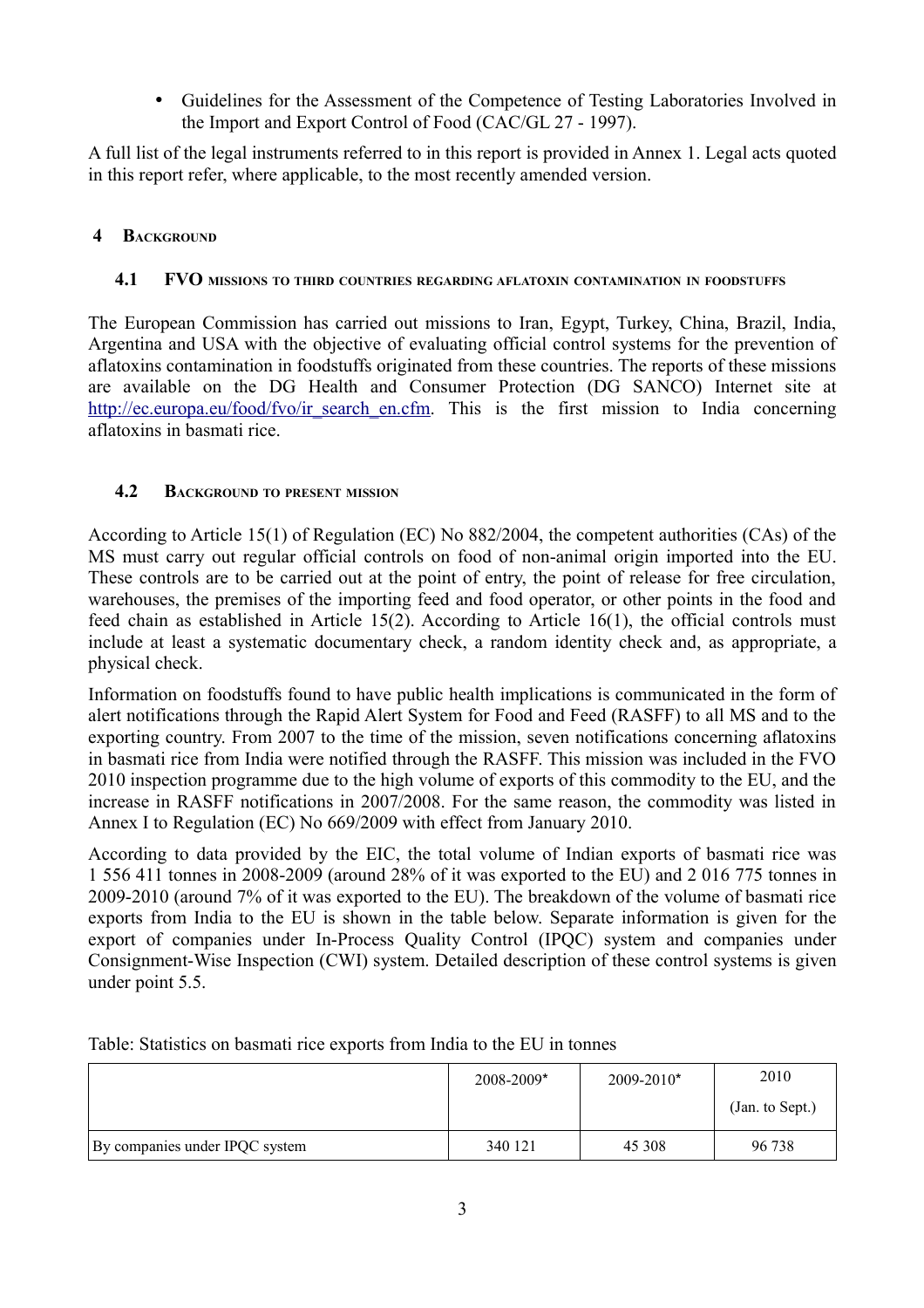| By companies under CWI system | 96 738  | 89 0 82 | 74 679  |
|-------------------------------|---------|---------|---------|
| ' Total                       | 426 875 | 134 390 | .71 417 |

Source: EIC, MOCI, India

(\*) - financial year from 1 April of a calendar year to 31 March of the next year

In 2009, there was only one rejection following aflatoxin controls at the EU borders. In 2010, by the time of the mission, there were none. Due to the significantly lower frequency of RASFF notifications in 2009/2010 compared to 2007/2008, it was decided to de-list basmati rice from Annex I to Regulation (EC) No 669/2009 with effect from 1 October 2010.

#### <span id="page-8-2"></span> **4.3 FOOD PRODUCT INFORMATION RELATED TO PUBLIC HEALTH ISSUES**

Aflatoxins are mycotoxins produced by certain species of *Aspergillus*, which develop at high temperatures and humidity levels and may be present in a large number of foods. The aflatoxin group includes a number of compounds of varying toxicity and frequency in food. Aflatoxin B1 is the most toxic compound. For safety reasons, it is advisable to limit both the total aflatoxin content (compounds B1, B2, G1 and G2) of food and the aflatoxin B1 content. Maximum limits for aflatoxins in cereals are laid down in Annex (Section 2) of Commission Regulation (EC) No 1881/2006. The maximum admissible aflatoxin levels are as follows:

a) Cereals and all products derived from cereals (white rice for direct consumption):

2,0 μg/kg aflatoxin B1 content, and

4,0 μg/kg total aflatoxin content;

b) Maize and rice to be subjected to sorting or other physical treatment before human consumption or use as an ingredient in foodstuffs:

5,0 μg/kg aflatoxin B1 content, and

10,0 μg/kg total aflatoxin content

Ochratoxin A (OTA) is a mycotoxin produced by several fungi (*Penicillium* and *Aspergillus* species), and occurs naturally in a variety of plant products such as cereals, coffee beans, beans, pulses and dried fruit all over the world. Investigations of the frequency and levels of occurrence of OTA in food indicate that foodstuffs are frequently contaminated. Maximum limits for OTA in food were fixed in legislation. In accordance with the Annex (Section 2) of Commission Regulation (EC) 1881/2006, the maximum level for OTA in dried vine fruits (currants, raisins and sultanas) is 10,0 μg/kg.

In addition, sampling plays a crucial part in determining mycotoxin levels, which are very heterogeneously distributed in a consignment. Therefore, in Commission Regulation (EC) No 401/2006 methods of sampling, and criteria for sample preparation and for methods of analysis were established to ensure that laboratories in charge of the analysis use methods of analysis with comparable levels of performance.

## <span id="page-8-1"></span> **5 FINDINGS AND CONCLUSIONS**

#### <span id="page-8-0"></span> **5.1 RELEVANT NATIONAL LEGISLATION**

## **Legal requirements**

Article 46(1)(a) of Regulation (EC) No 882/2004 stipulates that Community controls must have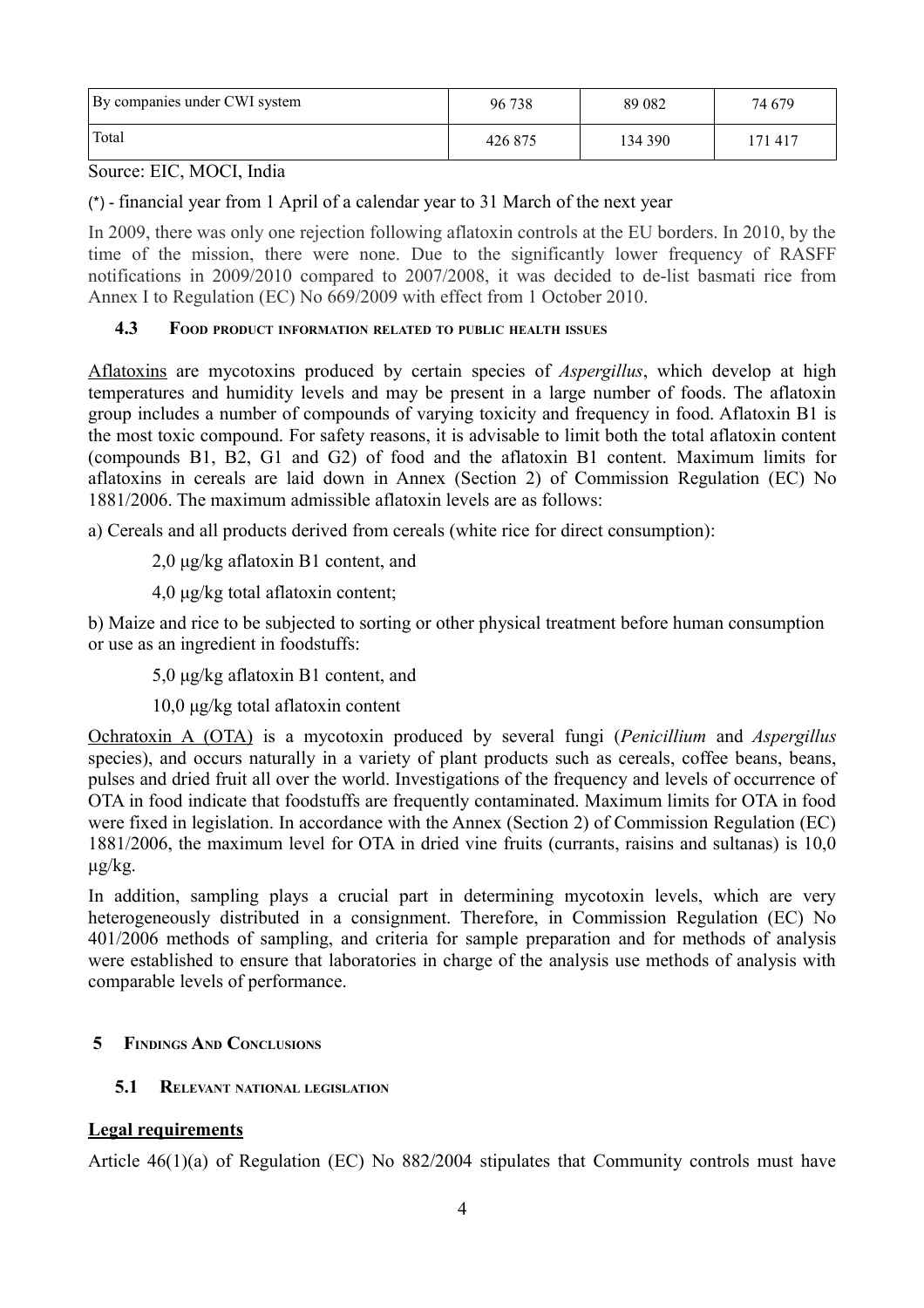particular regard, *inter alia,* to the legislation of the TC.

This mission covered the specific standards for the admissible levels of aflatoxins established in Regulation (EC) No 1881/2006 (as last amended) setting maximum levels for certain contaminants (including mycotoxins) in foodstuffs.

Because sampling and preparation/analysis of the samples play an important part in the reliability of controls, Regulation 401/2006 (as amended) lays down the methods of sampling and analysis for the official control of the levels of mycotoxins in foodstuffs.

# **Findings**

The Export (Inspection and Quality Control) Act, 1963, is the principle legislation governing the export of Indian goods. Under this Act certain commodities meant for export have been put on compulsory pre-inspection list and they can not be exported unless a certificate of inspection has been obtained from the EIC or from any of its regional EIAs.

Order No S.O. 67 (E) dated 23 January 2003, requires quality certification of the basmati rice prior to export through quality control and inspection against the standards annexed to the Order or the national standards of the importing country.

Export of Basmati Rice (Quality Control and Inspection) Rules No S.O. 68 (E) dated 23 January 2003, set out the two types of pre-shipment quality control inspections of the exported basmati rice, namely the CWI and the IPQC system.

Executive Instructions for Certification of Basmati Rice (March 2004) provide the procedures for conducting the quality certification of the exported basmati rice through the CWI and IPQC system, including the quality control sampling procedure.

According to the Community special rules basmati rice varieties from India are eligible for a zero import duty. Therefore one of the required documents for import clearance is a certificate of authenticity issued by the EIC. The procedure for granting this certificate requires a set of documents to be submitted to the EIC. One of these documents is a certificate ofinspection, issued on the basis of satisfactory quality control and inspection of the exported consignment.

In March 2010 the EIC has introduced the following measures for aflatoxin control of basmati rice consignments intended for export to the EU, with effect from 1 April 2010:

- EIA in New Delhi should check at least once per month basmati rice samples for aflatoxin contamination from the consignments processed for EU export by the companies controlled under the IPQC certification system (approved IPQC companies);
- EIA in New Delhi should check all basmati rice consignments exported to the EU under the CWI system for aflatoxin contamination together with export quality control and inspection;
- Aflatoxin tests include both parameters aflatoxin B1 and total aflatoxin:
- Sampling for aflatoxin contamination of EU destined basmati rice started from the first week of April 2010;
- Approved IPQC companies exporting basmati rice, have to include aflatoxin control in their HACCP plan and this is to be monitored by the EIAs;
- FBOs processing basmati rice for EU export have to maintain a well documented autocontrol system with control measures for aflatoxin monitoring and checks at various production steps such as receipt of paddy (raw basmati rice), in-process, and end-product ready for dispatch, including storage;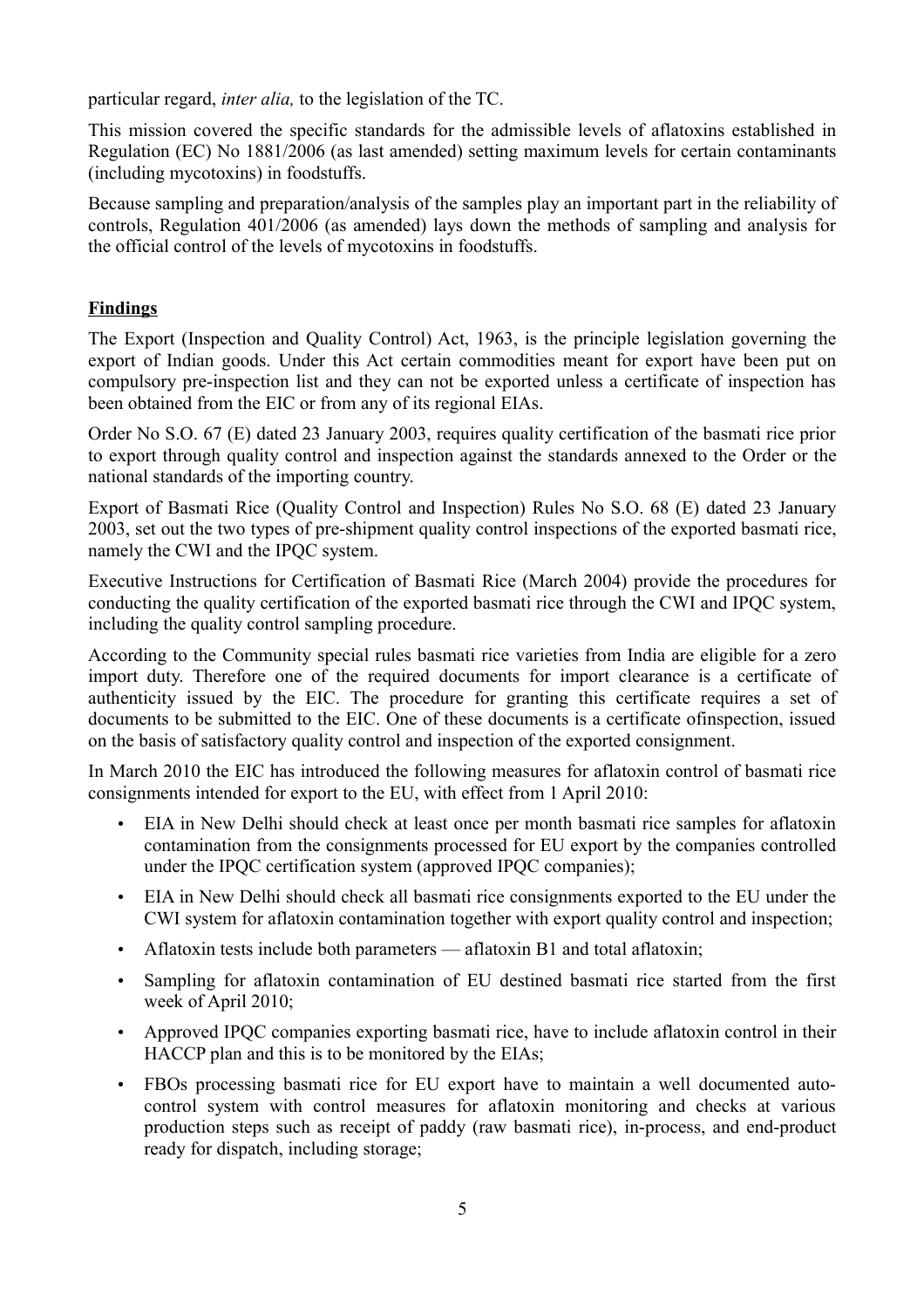• Decision limits (preferably, 4 μg/kg for aflatoxin B1 and 8 μg/kg for total aflatoxin) below the maximum permitted limits of 5 μg/kg for aflatoxin B1 and 10 μg/kg for total aflatoxin have to be monitored for issuing a caution notice to exporters if the results of sampling for aflatoxin analysis are close to the EU limits. The issuance of a caution notice does not hold up the consignment from export.

However, the legal basis for these pre-export aflatoxin controls is not clear. There is no legislation in place on the sampling procedure and analyses for aflatoxins in basmati rice. The written instructions sent to the parties concerned (the EIAs and the food business operators (FBOs) exporting basmati rice to the EU) also do not provide any reference about the sampling method.

Notification No 55 (RE-2008)/2004-2009 of the Director-General of Foreign Trade of the MOCI from 5 November 2008, restricts the export of basmati rice to six seaports, namely Kandla, Kakinada, Kolkata, JNPT Mumbai, Mundra and Pipavav.

Document EIC/LAB.SCH/January 2010 'EIC Laboratory Approval Scheme — 2010', issued under the Export (Inspection and Quality Control) Act, sets out the procedure for the approval of private laboratories to perform laboratory analysis for official purposes. The assessment of the laboratories includes the requirement to have accreditation according to ISO 17025.

Official control of food placed on the domestic market is covered by the Prevention of Food Adulteration Act (PFA) and Rules. This legislation regulates the inspection of FBOs and the quality standards for foodstuffs. Rule 57 establishes a level of 30 ppb for total aflatoxin content in all foods and Appendix B to rule 5 contains quality standards for rice. There is no obligation for FBOs processing rice for export to the EU to implement and maintain food safety procedures based on HACCP principles.

## **Conclusions**

Quality control and pre-shipment inspection are pre-requisite for exporting basmati rice to the EU according to the national legislation in place.

There is no clear legal basis for the adoption of the measures introduced by the EIC in 2010, regarding the pre-export aflatoxin controls of basmati rice for EU export. There is no legislation in place for the methods of sampling and analysis of basmati rice for aflatoxins.

## <span id="page-10-0"></span> **5.2 COMPETENT AUTHORITIES**

## **Legal requirements**

Article 46(1)(b) of Regulation (EC) No 882/2004 stipulates that Community controls must have particular regard to, *inter alia*, the organisation of the TC's CAs, their powers and independence and the authority they have to enforce the applicable legislation effectively.

Article 46(1)(c) of Regulation (EC) No 882/2004 stipulates that Community controls must have particular regard to the training of staff in the performance of official controls.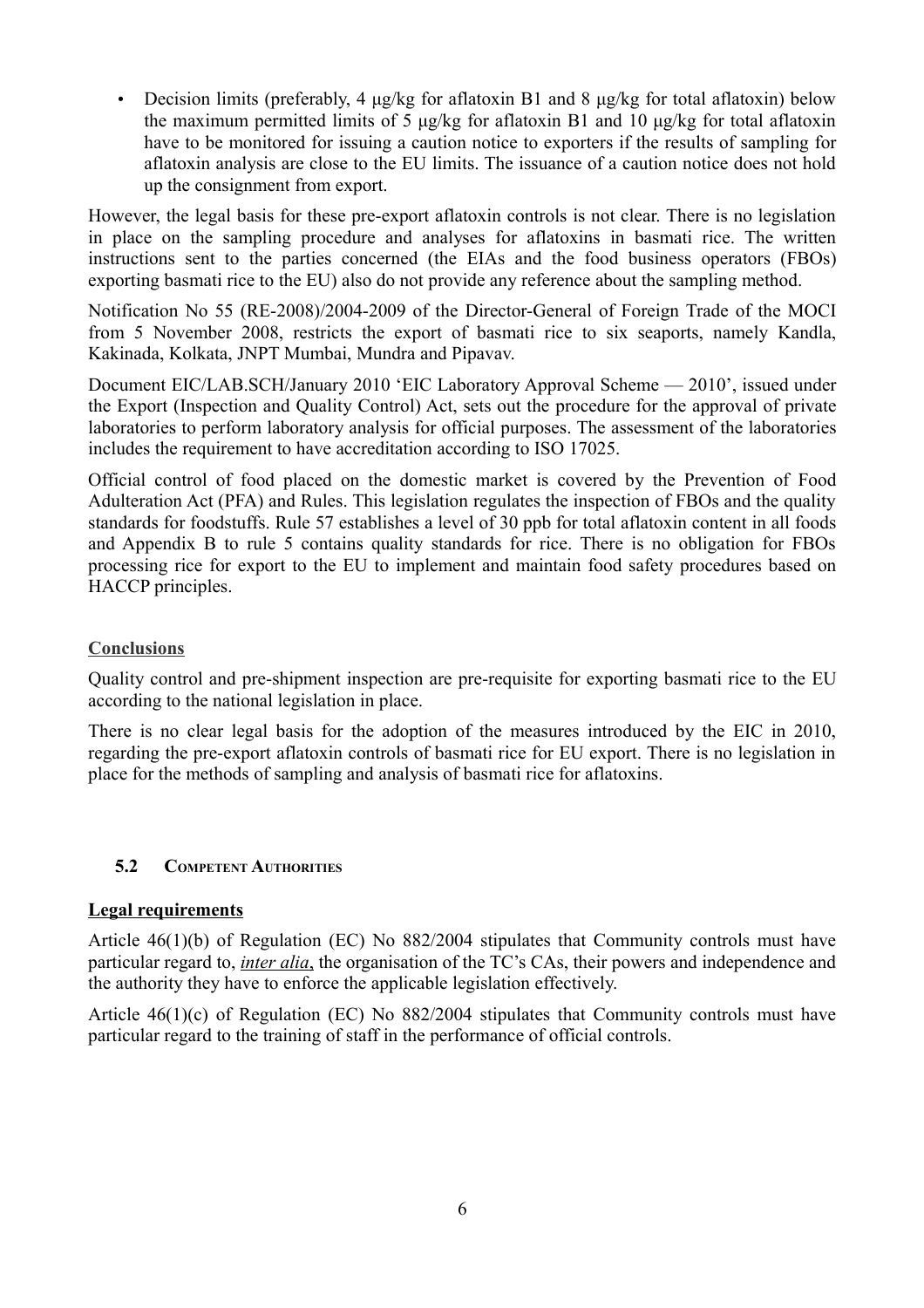# **Findings**

# <span id="page-11-0"></span> *5.2.1 Competent Authorities*

The export inspection system set up under the Export (Inspection and Quality Control) Act operates through an organisation structure comprising the MOCI (the regulatory body), the EIC (an advisory body) and the EIAs (the implementation field agencies).

The MOCI frames policy and issues orders, rules and regulations concerning the quality control of exported products, recognises the inspection agencies, provides financial grants to the EIC and EIAs.

The EIC is constituted as an advisory body to the MOCI. Its principal functions are to advise the MOCI on measures to be taken to enforce quality control and the inspection of exports, issue certificates of authenticity to exporters of EU-destined basmati rice, approve/designate official laboratories for testing exported goods, exercise technical and administrative control over the EIAs and grant or withdraw approval certificates to companies approved for IPQC certification (IPQC companies) (see point 5.7).

There are five EIAs headquartered in New Delhi, Chennai, Kochi, Kolkata and Mumbai with a network of 34 sub-offices, including laboratories in important ports and industrial centres in India, to carry out its functions. The EIAs carry out a large part of the export certification work. Under the scope of this mission, the main functions of these agencies are to certify export basmati rice through pre-shipment inspection or surveillance over quality control exercised by the basmati rice processors and to issue certificates of inspection for exported basmati rice consignments that comply with the export standard specifications.

The EIA in New Delhi is responsible for basmati rice sampling for the aflatoxin controls of basmati rice for EU export. A total of three officials are involved in this task.

Communication between the EIC and EIAs is via circulars and instructions. Some communications were shown to the mission team, such as a circular (from 23 March 2010) informing the EIAs about renewal of the approval of the private laboratory performing aflatoxin analysis of exported basmati rice and letters concerning renewal of the approval of IPQC companies processing and exporting basmati rice.

The EIC has delegated its responsibilities for aflatoxin analysis of basmati rice intended for export to an EIC-approved private laboratory.

APEDA has been established by an Indian Parliament Act of 1985, to control and promote exports. It is also responsible for the registration of export contracts for basmati rice through the issuance of a 'Registration-cum-Allocation' Certificate (RCAC).

The EIC plays an important role in communication with industry where basmati rice exports are concerned. Communication between the EIC and stakeholders is via meetings and letters. The mission team was provided with an EIC letter regarding EIC Executive Order of April 2010 for aflatoxin control of basmati rice intended for EU export, which was sent to all IPQC-approved companies and exporters for information and compliance.

The Ministry of Health and Family Welfare is responsible for official food control at domestic level and on import. The Food (Health) Authorities appointed by the State Health Authorities or the local authorities are responsible for the licensing and hygiene inspection of food processors. Only in one processing unit visited the mission team was provided with a licence issued by the local health authority. There was no evidence of food hygiene inspections performed in any of the processors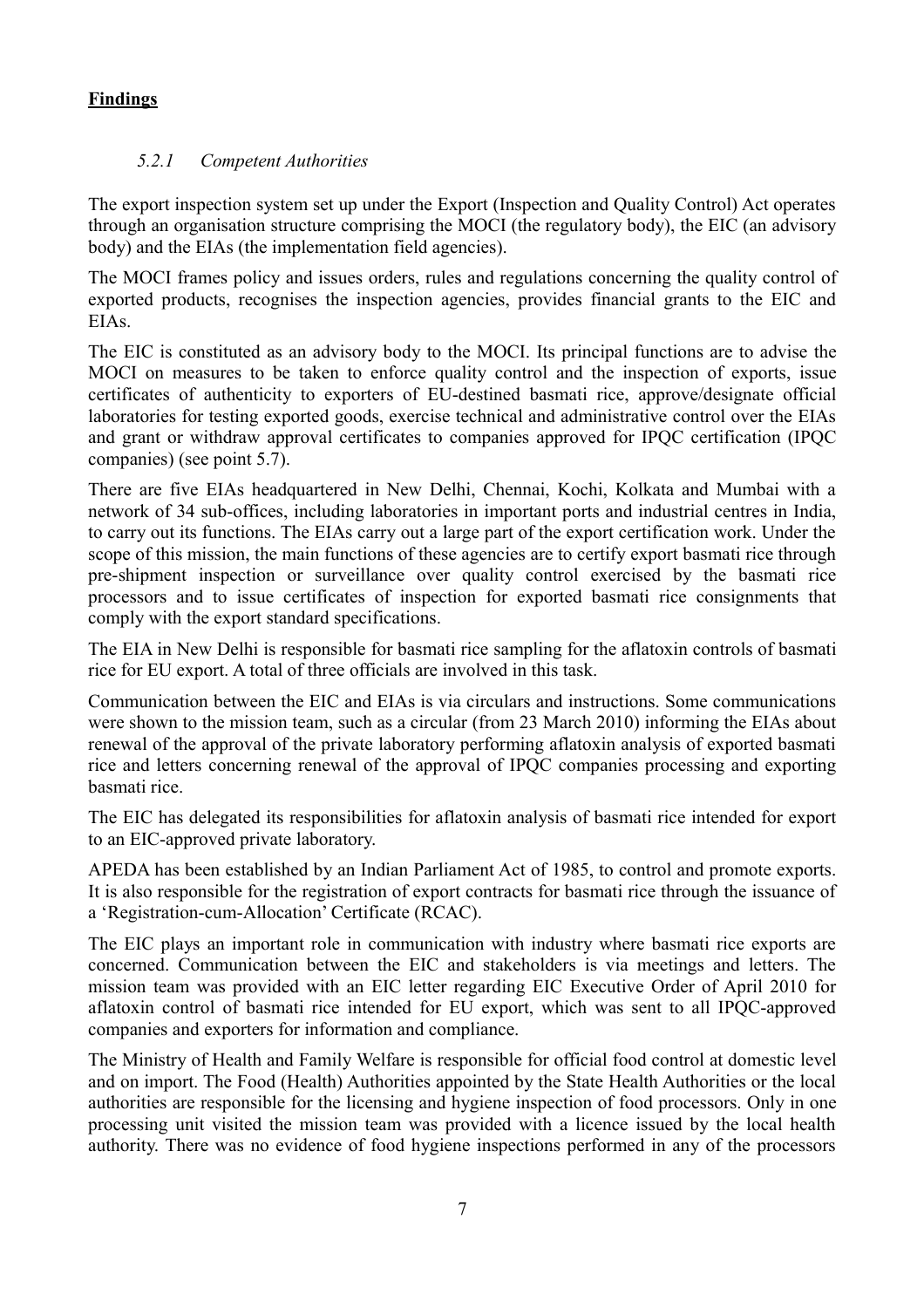visited.

The Ministry of Agriculture, via its State Departments of Agriculture, is responsible for supervision of basmati rice growing, guidance on Integrated Pest Management (IPM) and Good Agricultural Practice (GAP) for basmati rice cultivation, training, and dissemination of information to basmati rice growers. In the Punjab area visited, there was very little activity by these authorities regarding the prevention of aflatoxin contamination in basmati rice.

# <span id="page-12-1"></span> *5.2.2 Customs authorities*

Customs has the ultimate responsibility for releasing basmati rice consignments outside India. The customs authorities will approve the consignment for export after verification of the certificate of authenticity together with the other export documentation. Custom clearance of basmati rice consignments for export to the EU is carried out at the six designated seaports. However, it can be arranged at Inland Container Depots (ICD) as well. The government authorities have established these ICDs to facilitate multi-modal transport of export cargo in containers.

# **Conclusions**

The allocation of responsibilities between the CAs with regard to the subject of the mission is clearly defined, with the EIC being the CCA.

Communication between the EIC and EIAs, and between the EIC and stakeholders, is adequate.

# <span id="page-12-0"></span> **5.3 PROCESS CONTROLS IN THE BASMATI RICE PRODUCTION CHAIN**

# **Legal requirements**

Art. 46 (1) (e) and (b) of Reg. (EC) No 882/2004 stipulate that Community controls shall have, i*nter alia*, particular regard to the existence and operation of documented control procedures and control systems based on priorities, and the CA's capability to enforce applicable legislation;

Article 10 of Regulation (EC) No 852/2004, in conjunction with its Article 3, requires food business operators (FBOs) to ensure that all stages in the production, processing and distribution of food under their control comply with the relevant hygiene requirements laid down in this Regulation.

Article 10 of Regulation (EC) No 852/2004, in conjunction with its Article 4(1), requires that FBOs carrying out primary production and associated operations listed in Annex I comply with the general hygiene provisions laid down in part A of Annex I.

Article 10 of Regulation (EC) No 852/2004, in conjunction with its Article 4(2), requires that FBOs engaged in any stage in the production, processing and distribution of food after those stages to which Article 4(1) applies comply with the general hygiene requirements laid down in Annex II.

Article 10 of Regulation (EC) No 852/2004, in connection with its Article 5, requires FBOs to put in place, implement and maintain a permanent procedure or procedures based on HACCP principles.

Art. 10 of Reg. (EC) No 852/2004 in connection with Art. 6 of the same Regulation requires that every food business operator shall notify the appropriate CA of each establishment under its control that carries out any of the stages of production, processing and distribution of food, with a view to the registration of each such establishment.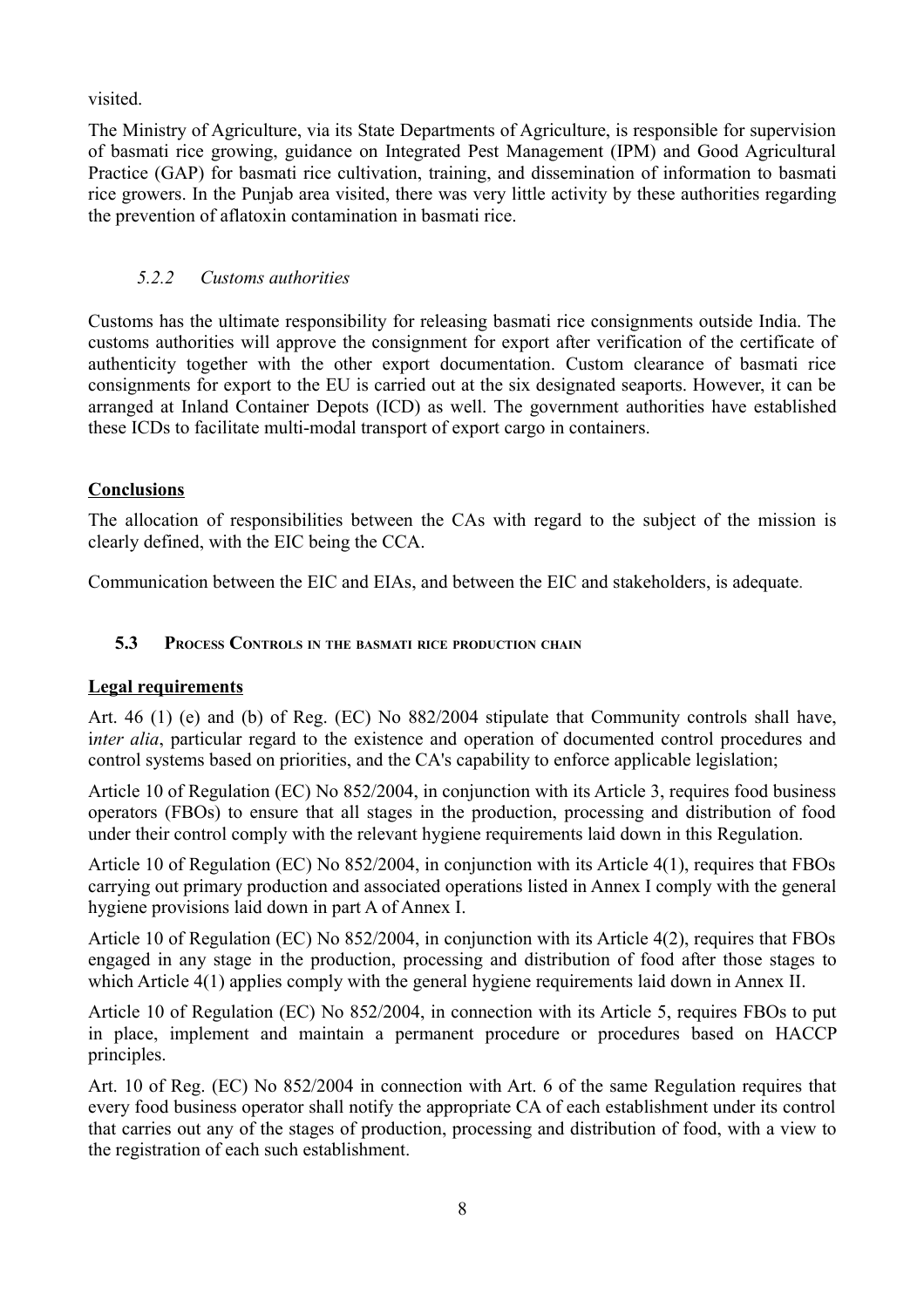Codex Code of Practice for the Prevention and Reduction of Mycotoxin Contamination in Cereals (CAC/RCP 51 – 2003), contains recommended practices based on GAP, Good Manufacturing Practice (GMP) and Good Storage Practices.

## **Findings**

## <span id="page-13-0"></span> *5.3.1 Basmati rice cultivation*

Basmati rice is grown in the states of Punjab, Haryana, Himachal Pradesh, Uttarakhand, Delhi, and some districts of the states of Uttar Pradesh and Jammu & Kashmir. According to the data submitted by the EIC, the total basmati rice cultivation area was about 1 637 000 ha in 2008-2009 and 1 708 000 ha in 2009-2010. Total raw basmati rice (paddy) production was 6 237 000 tonnes in 2008-2009 and 6 780 000 tonnes in 2009-2010. The farmers met stated that the ratio of non-basmati to basmati rice cultivation was 70 % to 30 %.

The basmati rice crop is sown in May and harvested in November after an avarage of 145 days growing.

The mission team visited 4 basmati rice farms in Punjab state. Generally, the farm holdings are estimated to be about 1 ha.

Growing practices are according to the available resources and based on the farmers' own experience. Farmers primarily depend on personal observation or on other farmers for information about harvesting practices, irrigation, use of fertilisers and pesticides.

The farmers visited stated that they obtain additionally, some GAP information through the mass media (local TV channels, radio, local agricultural magazines/newspapers), fairs and seminars organised by the Punjab Agricultural University, APEDA or basmati rice processors. They also could visit the advisers of the local agricultural extension offices.

Most farmers practice a crop rotation pattern on the same field, mainly with basmati rice and wheat, but sometimes also basmati rice and vegetables.

Paddyis harvested manually. The crop is allowed to sun-dry in the field. Drying takes 3 to 8 days with no protection from birds, insects or dust. The dried rice bundles are threshed manually in the field to get the paddy.

The growers transport the paddy to the mandi (market yard) for wholesale. They usually sell the paddy at harvest time through the state mandi system. Sometimes, to take advantage of price differentials over time, growers store the produce inside their houses up to 6 months. Generally, storage conditions at the farms visited were not adequate or sufficiently protected to prevent contamination of the commodity.

The farmers met had access to sufficient irrigation facilities and fertilisers. They used organic manure and chemical fertilisers based on soil analysis undertaken by local agricultural extension offices or non-governmental organisations. The farmers stated that they used urea once per growing season, and herbicides and insecticides depending on need. Generally, the plant protection products were applied by authorised external services.

None of the farmers met kept log books of their farming activities. Therefore, the application of GAP could not be verified by the mission team.

Regarding research activities, some studies have been carried out by scientists from the Department of Plant Pathology, Directorate of Rice Research, Rajendranagar, Hyderabad, on the detection of *Aspergillus spp.* and aflatoxin B1 in rice in India. However, no practical outcome for the prevention of aflatoxin contamination has been reported.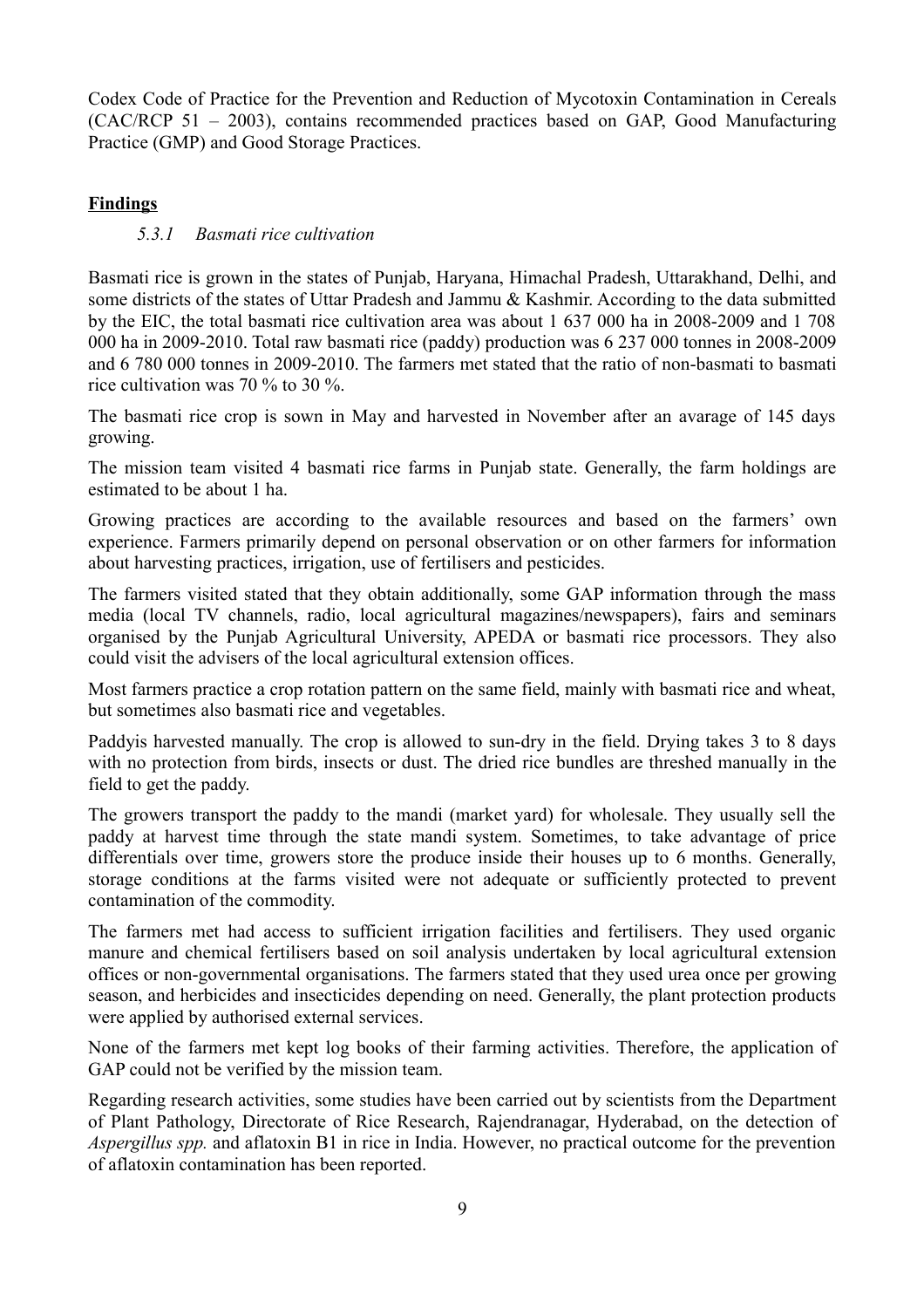The mission team was informed that annual agricultural fairs were organised by the Central Rice Research Institute.

Training activities for farmers included brochures and advice on the prevention of diseases during growing, harvesting and drying. The prevention of aflatoxin contamination forms only a minor part of these activities since their main emphasis is on improving quality in production and organic farming practices.

APEDA provided information on 10 workshops held during 2009 and 12 during 2010 in all basmati-growing states by the Basmati Export Development Foundation on 'Quality improvement in the production of basmati rice for export'. In total, about 1800 farmers attended the workshops in 2010. The main objectives of the workshops were to train farmers in the identification and control of insect pests and diseases of basmati rice and in integrated nutrient and water management and to provide a forum for interaction between farmers and scientists to ascertain the problems of different states. However, none of the farmers visited had attended any of these seminars.

The mission team was provided with a leaflet concerning some GAP advice, called 'Do's and don't's of aflatoxin (rice and maize)', prepared by APEDA and circulated to all companies exporting to the EU.

## <span id="page-14-0"></span> *5.3.2 Basmati rice processors visited*

According to the EIC, for 2010-2011 there are 6 basmati rice processors exporting basmati rice under the IPQC system (approved IPQC processors) and 15 business operators exporting under the CWI system, of which 10 are processors exporting basmati rice and 5 are solely exporters.

The mission team visited 3 basmati rice processors exporting brown basmati rice to the EU in the state of Haryana. Two of them were approved IPQC processors and the other one was operating under the CWI system. Milling (removal of husk from paddy grains) is the process used to produce brown basmati rice.

The processors visited purchase the paddy only through the state mandi system. Before a particular paddy lot is purchased, it is subject to various checks including moisture content. Every processor visited had experienced selectors, paddy experts and approved agents, who assess the crop before the auction. A lot is purchased only when it meets the stringent quality requirements of the processor. The maximum acceptable paddy moisture content at purchase is 15 %. The moisture decision is made by hand-husking of the paddy.

The mandi visited was an open market yard where paddy was stored in bulk or in bags directly on the ground. The auctions were conducted in one or two days and then the paddy was transported to the processors. Some of the processors visited had set up weather stations at selected mandis, equipped with electronic systems for recording weather conditions such as temperature, humidity, rainfall, sunshine hours, wind direction and speed. The information is used for predicting potential weather problems and alerting farmers.

On arrival at the processing facilities visited, the incoming paddy is inspected at 100 % frequency with regard to moisture content and at 10 % for aflatoxin contamination. Paddy with a moisture content of more than 14 % at arrival is immediately dried by hot air (40°C) to below 13 %. The product is then stored in silos or warehouses before milling.

The milling process starts with the cleaning of paddy. This is a multi-step process where foreign material such as straws, mud balls, stones and metal particles is removed from the basmati rice via sieving, suction, magnets, etc.. Afterwards, the husk is removed from the grain, which then undergoes sizing to remove over- and under-size grains and length-width grading to remove broken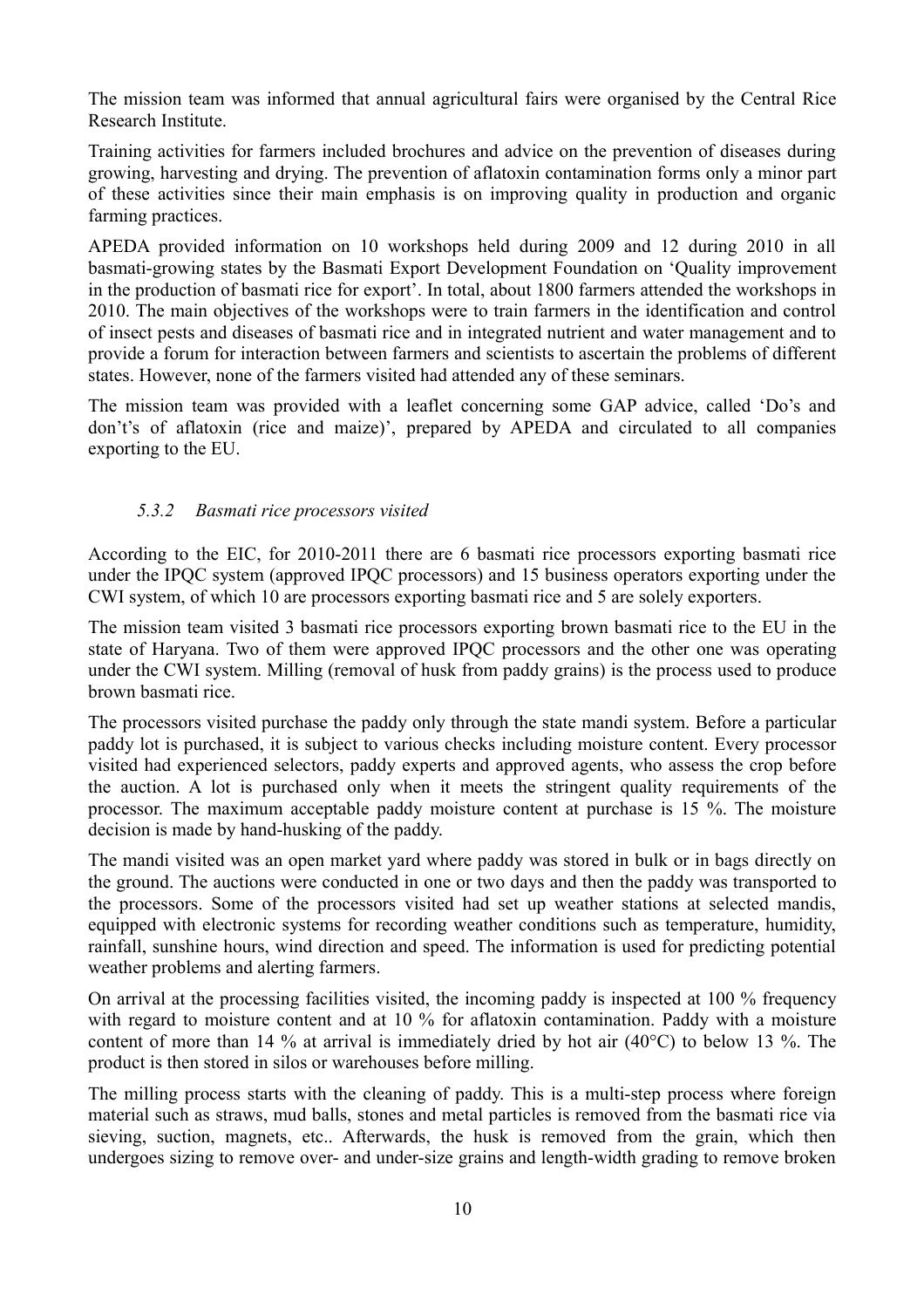and shrivelled grains. Processing involves the use of husk removers, stone removers, graders, magnetic separators, and electronic colour sorters. Exporting is via bulk packing of 20-25 tonnes containers.

The application of HACCP principles is not mandatory in India for basmati rice processing. All the basmati rice processors visited stated that they implement HACCP systems generally at the request of trading partners. Their HACCP plans included parameters for the control of aflatoxins as a hazard, e.g. at the drying stage, a critical control point (CCP) for moisture content with a critical limit of 11-12.7 %, and a CCP for aflatoxin content in the end product with a critical limit corresponding to the EU aflatoxin limits. Aflatoxin controls were supported by operational programmes at the receiving, milling and storage stages. The HACCP systems of the processors visited were certified by external private companies.

No evidence was found at the visited premises that health inspectors had checked implementation of the measures and HACCP plans described. Two of the processors provided the mission team with licences issued annually by the local health authorities.

According to the EIC, all six approved IPQC processors had put in place HACCP based food safety procedures. However, the EIC could not confirm the total number of the processors exporting to the EU who had implemented and maintained HACCP systems.

The processors visited had sampling plans for monitoring aflatoxin contamination. Sampling and aflatoxin analysis were performed on the finished product and during the receiving stage.

In the plants visited, the basmati rice was stored after processing in well-protected facilities or in silos with controlled temperature and humidity. One of the processors had online temperature monitoring of the filled silos.

All companies visited had adequate traceability systems. It was demonstrated that traceability of the final product was limited to the mandi level due to the various lot sizes produced by farmers, purchasing from intermediaries and subsequent mixing of the paddy at the processing (intake) stage.

All processors visited had in-house laboratories for auto-control purposes. These laboratories were accredited to ISO 17025 by the National Accreditation Board of Laboratories (NABL). The scope of accreditation included aflatoxin testing. All the laboratories participated in ring tests or proficiency testing schemes like FAPAS (Food Analysis Performance Assessment Scheme, UK).

## <span id="page-15-0"></span> *5.3.3 Non-conforming products*

According to data provided by the EIC, from 1 April 2010 up to the time of the mission, 328 samples of exported basmati rice were analysed for aflatoxins and 6 samples were found to be noncompliant. This represents a rejection rate of 1.83 %. The number of basmati rice consignments exported to the EU was 1380 in 2008-2009, 1500 in 2009-2010 and 1052 in the first nine months of 2010. There were 2 RASFF notifications in 2008 and one RASFF notification in 2009.

The mission team was informed that consignments rejected and returned to India are treated as reexports and not as imports. For that reason, responsibility for dealing with them lies with the EIC. The CAs stated that there had been no such cases.

The Executive Instructions for the certification of basmati rice set out the procedure to be followed for complaints received from importing countries (EU and non-EU), and is as follows:

- The received complaint is immediately referred to the EIA concerned.
- The processor involved is immediately placed 'on alert' by the relevant EIA, which means increased frequency of the monitoring visits and granting export approval after 10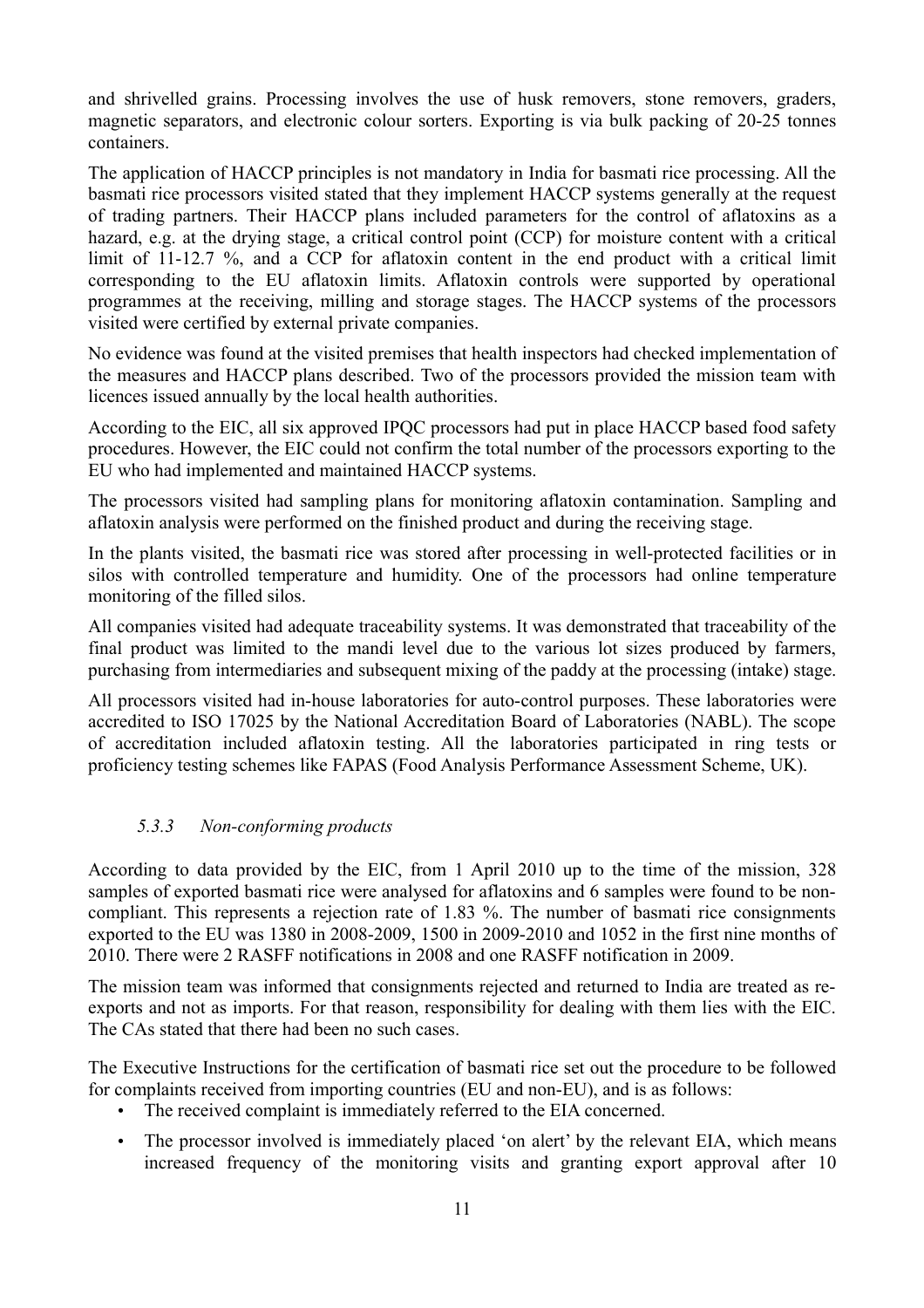consecutive compliant results of analysed consignments.

- The EIC simultaneously seeks complete details from the complainant.
- The relevant EIA immediately visits the processor to collect complete information on the consignment, the results of the investigation undertaken by the processor, and the action taken by the processor to prevent recurrence of the problem.
- In addition, the processing establishment is assessed by a team of EIA officers or an Inter-Departmental Panel, comprising officials from the EIA/EIC and APEDA, to determine the cause of the complaint.

This procedure does not cover consignments rejected or returned from the EU because of aflatoxin contamination. However, it had been followed in the investigation to follow up an RASFF notification received (see point 5.7).

There is no clear legal basis for enforcement where the issuing of a certificate of inspection is refused because of non-compliant aflatoxin analysis results.

#### **Conclusions**

Basmati rice is cultivated mainly by small farmers. The implementation of good farm practices could not be verified and assessed as no written evidence was provided at the farms visited.

The storage conditions at the farms visited do not fully comply with the requirements set out in the Codex Code of Practice for the Prevention and Reduction of Mycotoxin Contamination in Cereals (CAC/RCP 51 - 2003).

All processors visited were very well aware of potential aflatoxin contamination in basmati rice and followed the requirements set out in the Codex Recommended International Code of Practice General Principles of Food Hygiene (CAC/RCP 1 - 1969, Rev. 4 - 2003).

It is not mandatory for the processors exporting basmati rice to the EU to have procedures based on the HACCP principles that is not in line with the requirements laid down in Article 10 of Regulation (EC) No 852/2004 in conjunction with Article 5 of the same Regulation.

There are no clear instructions to be followed in the case of basmati rice consignments rejected at EU border with aflatoxin levels exceeding the maximum permited limits.

## <span id="page-16-1"></span> **5.4 METHOD OF SAMPLING FOR BASMATI RICE CONSIGNMENTS**

## **Legal requirements**

Article 1 of Regulation (EC) No 401/2006 requires that sampling for the official control of mycotoxin levels in foodstuffs be carried out in accordance with the methods set out in its Annex I. Concerning cereals (e.g. basmati rice), the method of sampling is laid down in Annex I.B.

## **Findings**

## <span id="page-16-0"></span> *5.4.1 Sampling procedure*

Sampling procedures for aflatoxins in basmati rice are not formally laid down in the Indian legislation and no sampling instructions are provided by the CCA. At the mission team's request, the EIC provided, after the mission, a document entitled 'Procedure for export of maize and maize products through control of aflatoxins' produced by APEDA. It was stated that the sampling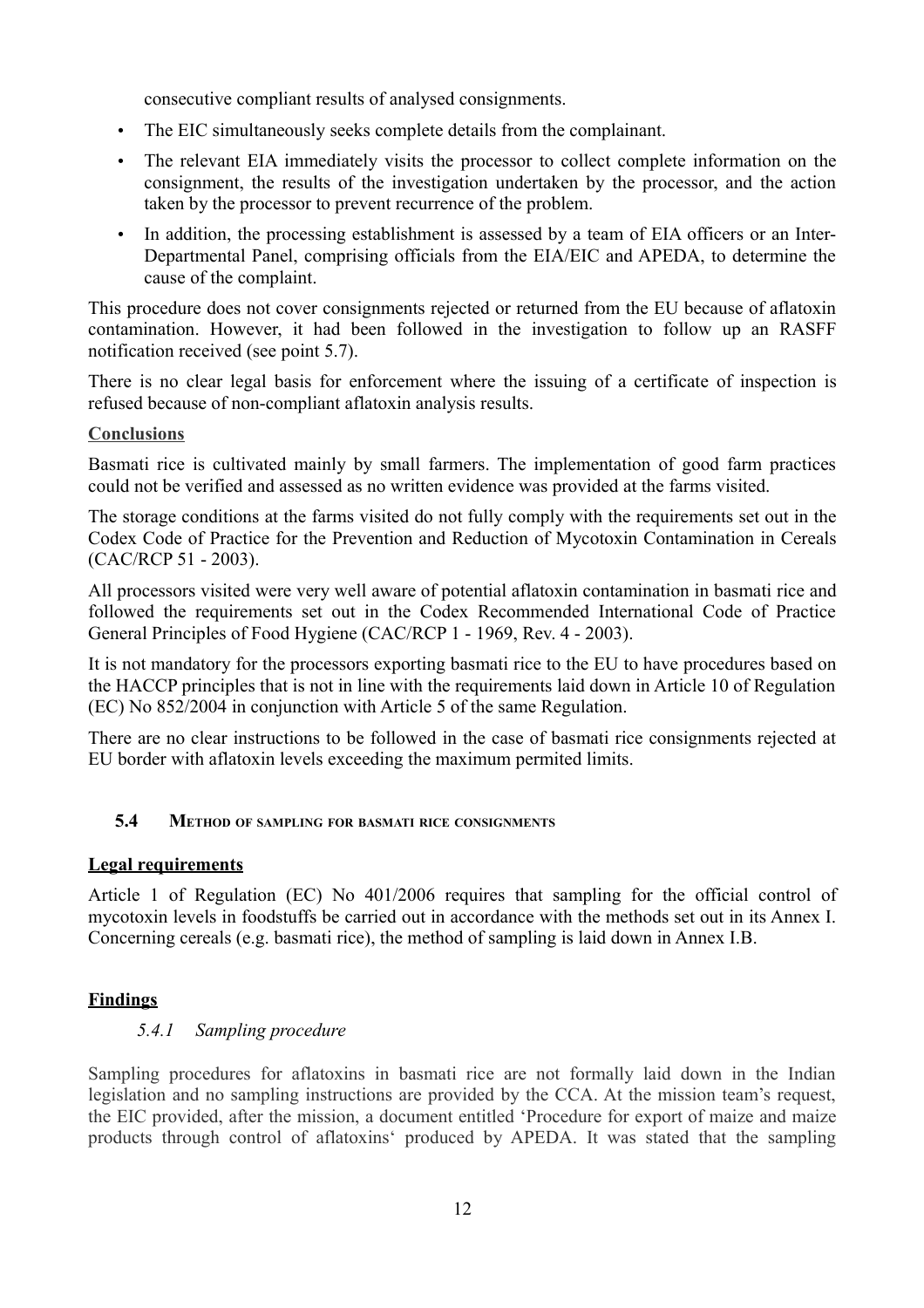procedure described in that document was used for basmati rice sampling as well<sup>[1](#page-17-1)</sup>. However, documentary evidence for this was not provided.

In the case of CWI processors/exporters, sampling is undertaken by the EIA staff. In the case of approved IPQC processors/exporters, samples are taken by the company itself.

The mission team observed a demonstration of sampling undertaken by the staff of the EIA in New Delhi. There were no written procedures or instructions for the task. The sampler was experienced in sampling foodstuffs but had not received any specific training in sampling for aflatoxin analysis. The official ensured that the lot was defined (976 bags of 50 kg each) and took incremental samples from 150 bags using a metal sample scoop. Every single incremental sample (250 g) was collected in a plastic bag and quartered individually. Quartering was repeated until three samples of 1 kg were obtained. The samples were packed in opaque cloth bags, sealed and labelled. One sample (1 kg) and the associated documentation were sent to the EIC-approved laboratory for aflatoxin analysis. Usually, the samples are sent by courier.

The sampling procedure observed differed from the procedure set out in Regulation (EC) No 401/2006 in particular as the quartering of the incremental samples were used and the aggregate sample was smaller in quantity than required by the above-mentioned Regulation.

At the first approved IPQC processor visited, a 10 kg aggregate sample is formed from the incremental samples taken. From this aggregate sample, a 3 kg laboratory sample is withdrawn by a sample divider. After dehusking, a 1 kg portion is taken for aflatoxin testing.

At the second approved IPQC processor visited, the incremental samples taken result in a 30 kg aggregate sample. From this aggregate sample, a 5 kg sample is withdrawn by quartering. After dehusking, a 1 kg portion is taken for aflatoxin testing.

The sampling undertaken by the approved IPQC processors is not supervised during the EIA monitoring visits.

# **Conclusions**

There is currently no standardised sampling procedure for aflatoxin analysis of basmati rice.

The procedure followed by the official during the sampling observed were not equivalent to the requirements of Regulation (EC) No 401/2006.

Apart from some small practical details, the sampling procedures used by the approved IPQC processors conformed satisfactorily to the requirements of Regulation (EC) No 401/2006.

No specific training on aflatoxin sampling has been provided to the staff assigned to take samples for aflatoxin analysis of basmati rice exported to the EU.

## <span id="page-17-0"></span> **5.5 PROCEDURE FOR EXPORTING BASMATI RICE TO THE EU**

## **Legal requirements**

Art. 46 (1) (b) of Reg. (EC) No 882/2004 stipulates that Community controls shall have, inter alia,

<span id="page-17-1"></span><sup>1</sup> In their response to the draft report the Competent Authority noted that the sampling procedure for aflatoxin testing in basmati rice, demonstrated by EIA officer during the visit to the IPQC approved unit as well as in routine practice is in line with IS:14818:2000 procedure (national standard).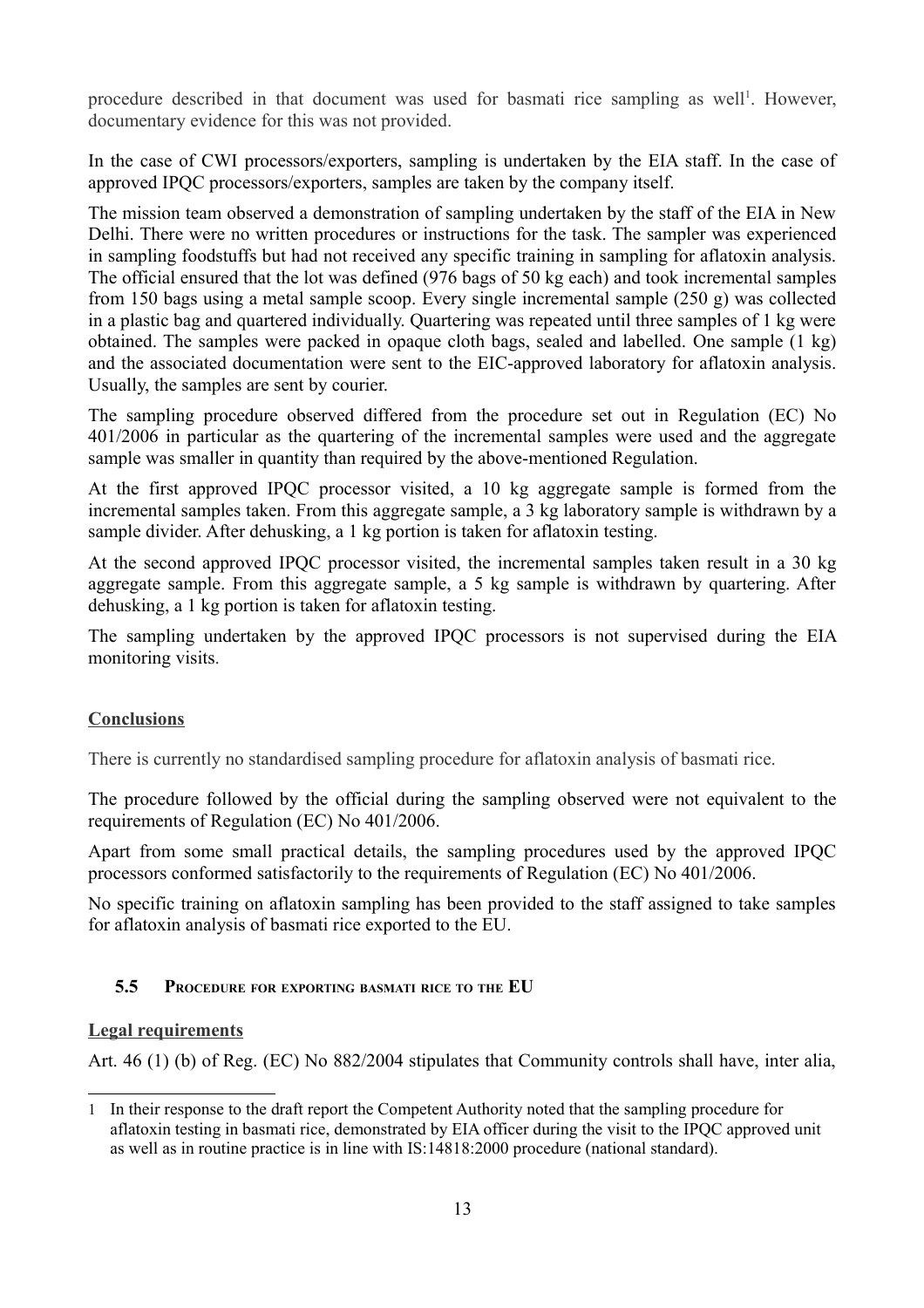particular regard to the organisation of the TC's CAs, their powers and independence, and the authority they have to enforce the applicable legislation effectively.

Art. 46 (1) (h) of Reg. (EC) No 882/2004 stipulates that Community controls shall have, inter alia, particular regard to the assurances which the TC can give regarding compliance with, or equivalent to, Community legislation.

## **Findings**

Basmati rice consignments are subject to export certification through quality control and inspection prior to export. The EIC measures introduced with effect from April 2010 require formal aflatoxin analysis on each basmati rice consignment intended for EU export.

The export procedure starts with registration of the export contracts with APEDA and the issue of a RCAC. Then, the quality of the consignments has to be certified by a certificate of inspection. The validity of the certificate of inspection is 45 days from the day of the inspection. It may be revalidated for another 15 days. The validity of the certificate may not, in any case, exceed 60 days from the day of inspection. The certificate of inspection is one of the required documents for the issuance of a certificate of authenticity by the EIC. This certificate identifies the variety of the basmati rice and is not covered by the scope of this mission.

The two systems of export certification for basmati rice quality are the CWI and IPQC systems.

Under the CWI system, the exporters present their consignments intended for shipment to officials of the relevant EIA who carry out sampling. The samples are tested at the EIAs laboratories for compliance with the required quality standards and at the EIC approved laboratory for aflatoxins (since April 2010). If the results are satisfactory, the EIA issues a certificate of inspection declaring the consignment as export worthy and export is allowed. If the consignment is found to be noncompliant, the EIA issues a rejection letter to the exporter with the reasons for rejection and export is not allowed.

Under the IPQC system, the EIA makes preliminary assessment of the quality control system of the company applying for IPQC approval. If the result is satisfactory, the company is approved and receives the right to issue certificates of inspection on their own. However, the companies are not obliged to attach to the certificate the results of the laboratory analysis for the aflatoxins. Periodic checks and sampling are carried out by the EIA. The approvals issued under IPQC system are renewable, following a reassessment.

Most of the companies visited export their product directly. Basmati rice is exported in bulk usually in standard containers (20-25 tonnes). All exports are containerised and transported under ambient temperature conditions. There are two ways to export basmati rice:

- Consignments are loaded into the containers at the processor's facilities, sealed by the processor, and transported to an ICD (dry port). At the ICD, the exporter files the necessary export documents. The goods are examined, sealed and released by the customs officers present at the ICD. Then the consignments are transported to the seaport of export by an authorised company/agency, usually by rail.
- The exporter takes non-containerised consignments to an ICD and files the necessary export documents. The goods are examined by the customs officers and stuffed into containers, which are then sealed and released by the customs authorities. Then the containers are transported to the seaport of export as described above.

The mission team visited the ICD in Ghari-Harsaru, Haryana, managed by a private company. The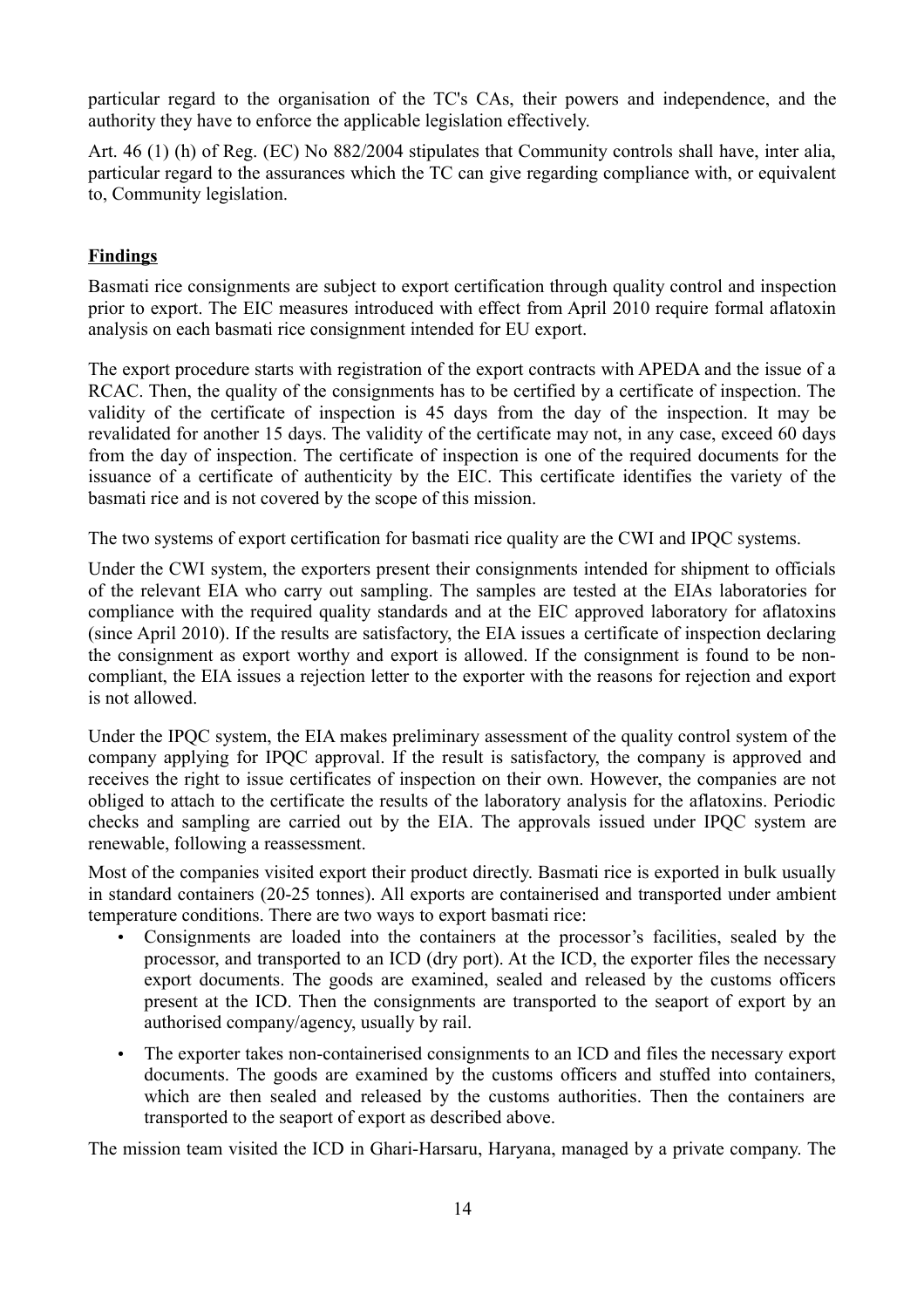mission team met two customs officials present at the ICD. The export procedure at customs consisted of the following steps:

- Exporter files the necessary documents such as certificate of authenticity, RCAC issued by APEDA, shipping bill, invoice, packing list, etc..
- Customs officers carry out documentary checks and enter the data in the EDI system (Electronic Data Interface for customs).
- Customs officers carry out identity and physical checks on 5% of the presented consignments.
- After the checks, customs officers seal the consignments and sign the certificate of authenticity.
- The consignments are customs cleared and an export permit is issued.

The customs officials met explained that they have no official function in the control of aflatoxins in basmati rice.

## **Conclusions**

The new measures introduced by the EIC regarding aflatoxin control of basmati rice intended for export to the EU have been implemented only since April 2010, and it is too early to fully assess their efficiency.

There is no requirement for the approved IPQC companies to attach to the certificate of inspection for the basmati rice exported to the EU the results of the laboratory analysis for aflatoxins.

The customs authorities are responsible for releasing basmati rice consignments exported to the EU as long as they have a certificate of authenticity and do not require any other accompanying documents regarding aflatoxin controls.

## <span id="page-19-0"></span> **5.6 LABORATORY SERVICES**

## **Legal requirements**

Art. 46 (1)(d) and (c) of Reg. (EC) No 882/2004 stipulate that Community controls shall have, i*nter alia*, particular regard to the resources including diagnostic facilities available to CAs, and the training of staff in the performance of official controls.

Article 2 of Regulation (EC) No 401/2006 requires that sample preparation and methods of analysis used for the official control of mycotoxin levels in foodstuffs comply with the criteria set out in its Annex II.

Points 41 and 42 of the Codex Guidelines for the Design, Operation, Assessment and Accreditation of Food Import and Export Inspection and Certification Systems (CAC/GL 26-1997).

# **Findings**

The EIC has developed a scheme for laboratory approval. It was put in place in 2002, and the current version was updated in 2010. The procedure requires the submission of details of equipment, staff, and quality procedures and requires an on-site assessment by EIC staff. Recognition is then granted for a period of two years. Details of the approval procedure are also available on the EIC website. Currently, one designated private laboratory is authorised by the EIC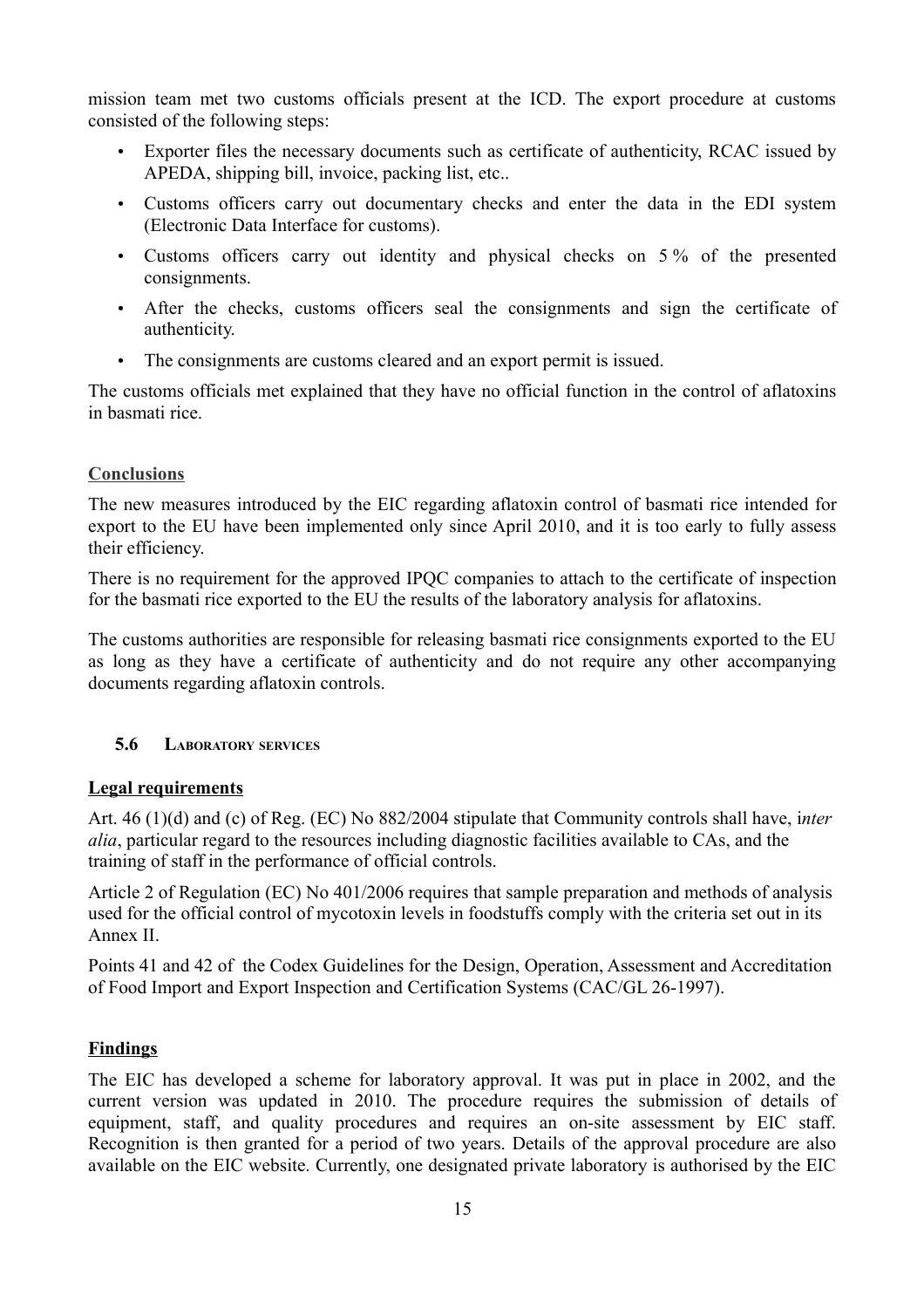for the analysis of aflatoxins in basmati rice. The laboratory is accredited to ISO 17025 by the NABL. Details of the current status of accreditation and the scope of the accredited methods are available on its website: [www.nabl-india.org.](http://www.nabl-india.org/)

#### <span id="page-20-0"></span> *5.6.1 Laboratories visited*

#### *Official laboratory*

One EIC-approved laboratory was designated for aflatoxin analysis of basmati rice samples taken under the CWI system and during the EIA's monitoring visits to IPQC-approved processors. It also performed chemical analyses to detect pesticide residues, and carried out analysis not only of food samples, but also of environmental (water) and petroleum (oil) samples. The laboratory was wellequipped and staffed. It had been accredited to ISO 17025 by the NABL since 1988. The scope of accreditation covered the determination of aflatoxins. In March 2010, the laboratory switched from High Performance Liquid Chromatography (HPLC) to Liquid Chromatography coupled with Mass Spectrometry (LC/MS triple quadrupole). The laboratory received properly sealed 1 kg samples, which were anonymously entered in their Laboratory Information Management System (LIMS). The whole laboratory sample was dry-milled. After 3-times quartering, an analytical portion of 100 g was obtained for further analysis. Matrix-matched calibration was applied, with aflatoxin M1 as an internal standard. Control charts with spiked blank were available. The limit of quantification (LOQ) was 0.1 µg/kg for aflatoxin B1, well below the limits in Regulation (EC) No 1881/2006. An expanded measurement uncertainty was calculated according to the 2000 EURACHEM guide, but not yet reported. The analytical result was reported as corrected for recovery and delivered within 48 hours. The laboratory did not participate in proficiency tests for the analysis covered by this mission. However, evidence was shown to the mission team that the laboratory had applied for participation in 2011.

#### *Processor's laboratories*

The mission team visited the laboratories of the three basmati rice processors visited. All the laboratories were accredited to ISO 17025 by the NABL and participated in international ring (e.g. Federation of European Rice Millers) and proficiency tests (Food Analysis Performance Assessment Scheme (FAPAS)) with satisfactory results.

The three laboratories performed similar procedures. After dehusking, a 1 kg sample is taken for aflatoxin testing. The whole sample is dry-milled, portion-wise, in centrifugal mills. The completely milled sample is mixed and an analytical portion is taken for further extraction and analysis by means of aflatoxin screening cards, as delivered by the supplier, at the detection limit of 2 ppb for aflatoxin B1 and 4 ppb for total aflatoxin. The detection limit as given by the supplier of this test has to be interpreted as LOQ.

## **Conclusions**

There is an EIC approval scheme for laboratories carrying out aflatoxin analysis in basmati rice. Accreditation to ISO 17025 is a requirement for laboratories to conduct aflatoxin analysis of basmati rice exported to the EU.

The EIC-approved laboratory is currently the only laboratory authorised for aflatoxin analysis of basmati rice samples for export.

All the laboratories visited were accredited to ISO 17025, had sufficient qualified staff, procedures and equipment with which to carry out aflatoxin analysis of basmati rice.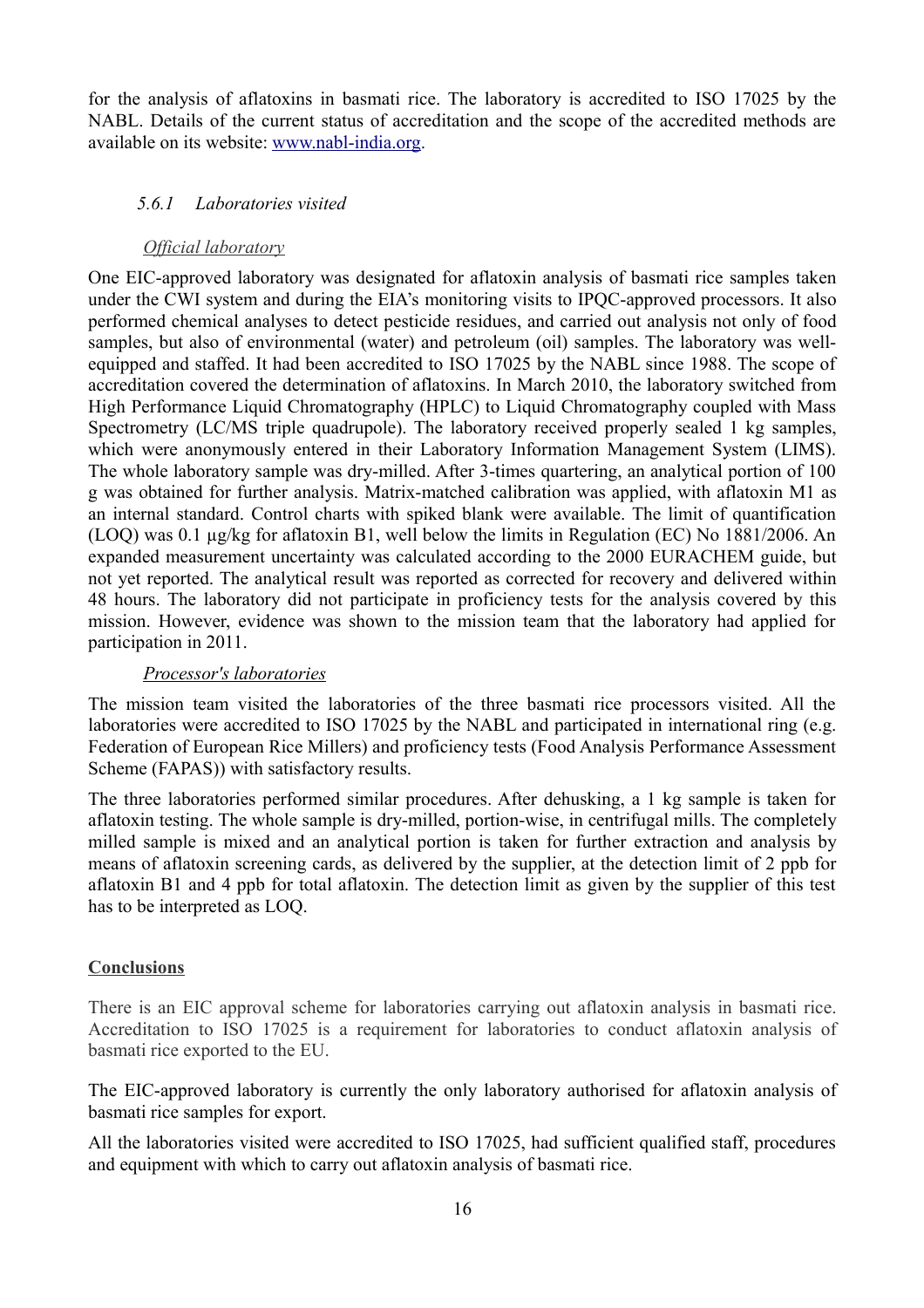Minor deficiencies were noted in the EIC approved laboratory with regard to proficiency testing, homogeneity of the milling process and measurement uncertainty.

## <span id="page-21-1"></span> **5.7 RESPONSE TO RASFF NOTIFICATIONS**

#### **Legal requirements**

Point 6 of Codex Guidelines for the exchange of information between countries on rejections of imported food (CAC/GL 25-1997).

## **Findings**

The MOCI is the authority responsible for receiving RASFF notifications concerning aflatoxin contamination in basmati rice exported to the EU. According to the EIC, only one RASFF notification (Ref. No 2008.0864) out of seven (since 2007) concerning aflatoxin contamination in basmati rice had been received from the MOCI for follow-up investigation. The mission team was able to confirm that six notifications had been sent to the MOCI via the EU Delegation to India. However, since 2009 the EIC has automatic access to the EU RASFF system.

Basmati rice consignments rejected at the EU border and returned to India are treated as re-exports and not as imports. For that reason, responsibility for dealing with the consignment lies with the EIC.

No written procedures are in place for the management of the RASFF notifications. When an RASFF notification is received, the EIA officials proceed according to the procedure for complaints received from importing countries, set out in the Executive Instructions (see point 5.3.3).

The mission team saw satisfactory evidence about the follow-up carried out in response to the RASFF notification Ref. No 2008.0864.

#### **Conclusions**

The follow-up RASFF investigation examined by the mission team was satisfactory.

The rejection rate for consignments of basmati rice presented both in India for export and at the EU borders is very low (one RASFF for 2009 and none for 2010 by the time of the mission).

#### <span id="page-21-0"></span> **6 OVERALL CONCLUSIONS**

India has administrative arrangements for the aflatoxin controls of basmati rice exported to the EU, consisting of mandatory sampling and analysis for aflatoxins of every consignment prior to export and aflatoxin controls in processing establishments as part of the auto-control systems. The competent authorities are clearly defined, with the EIC playing the main role. The establishments visited comply with the requirements of the Codex Alimentarius Code of General Principles of Food Hygiene(CAC/RCP 1-1969, Rev.4-2003). The official laboratory and the processor's laboratories visited are accredited to ISO 17025 and perform well.

However, some deficiencies were identified concerning the legal basis for setting up the aflatoxin control measures, sampling of basmati rice for aflatoxin analysis and implementing HACCP based procedures, and concerning the official staff training on sampling.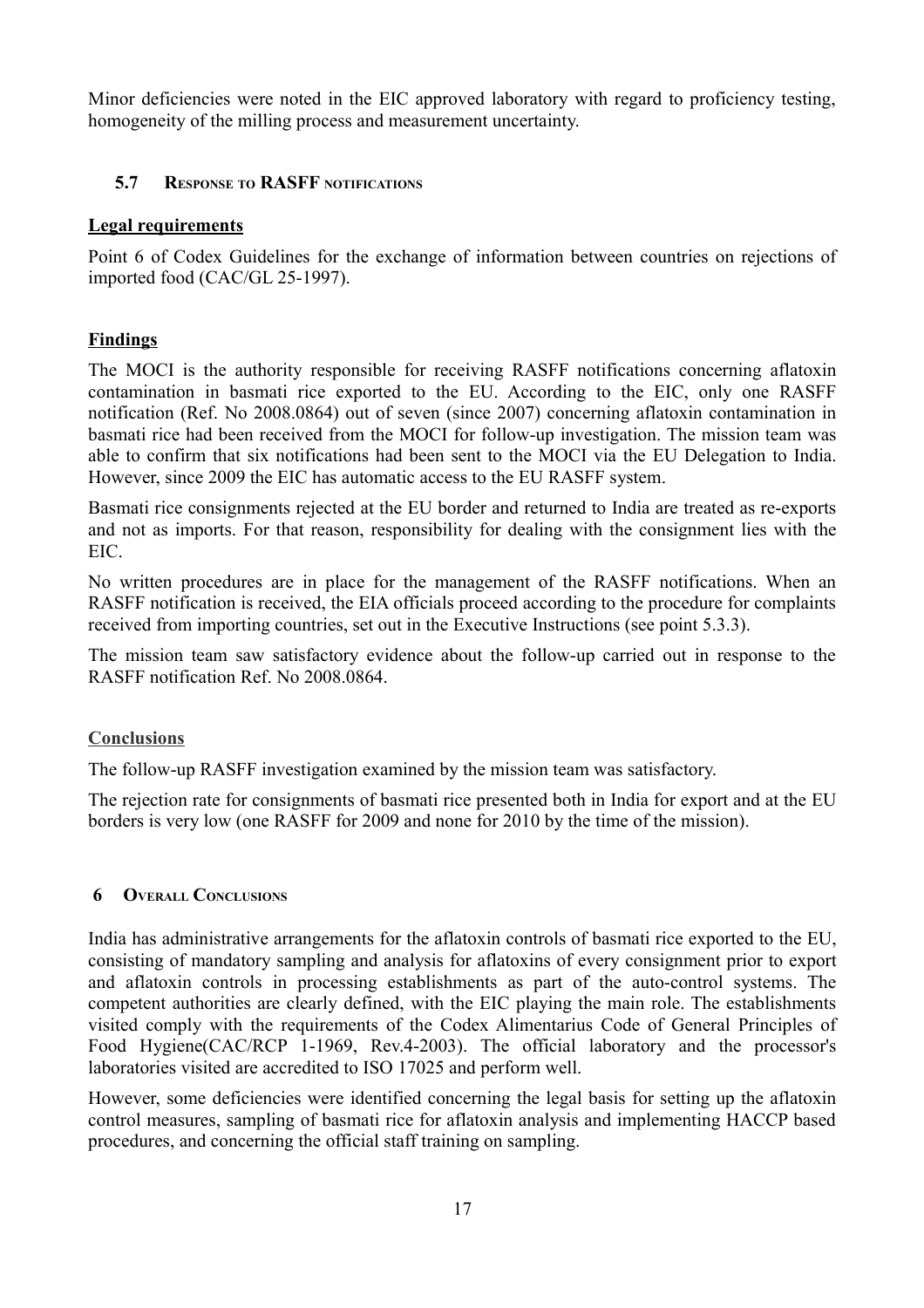Overall the administrative arrangements for the aflatoxin controls cannot fully guarantee that all basmati rice exported to the EU comply with the aflatoxin limits specified in the Commission Regulation (EC) No 1881/2006 mainly due to the differences in the sampling procedure used.

## <span id="page-22-1"></span> **7 CLOSING MEETING**

A closing meeting was held on 18 November 2010 with the cCCA, the EIC. Representatives of the EIA in New Delhi, APEDA and the EU Delegation to India were also present. At this meeting, the main findings and preliminary conclusions of the mission were presented by the mission team.

The representatives of the CAs present offered initial comments but did not express any major disagreement with these findings and conclusions.

#### <span id="page-22-0"></span> **8 RECOMMENDATIONS**

#### **To the competent authorities of India**

The CAs are invited to provide details of the actions taken and planned, including for deadlines for their completion ("action plan"), aimed at addressing the recommendations set out below, within 25 working days of receipt of this report:

| N°.            | Recommendation                                                                                                                                                                                                                                                              |
|----------------|-----------------------------------------------------------------------------------------------------------------------------------------------------------------------------------------------------------------------------------------------------------------------------|
| 1.             | Consider establishing a clear legal basis for the control of aflatoxins in basmati rice<br>intended for export to the European Union.                                                                                                                                       |
| 2.             | Ensure the application of good agricultural practice principles recommended in the<br>Codex Alimentarius Code of Practice for the Prevention and Reduction of Aflatoxin<br>Contamination in Cereals, CAC/RCP 51 -2003, by all farmers producing basmati rice<br>for export. |
| 3 <sub>1</sub> | Ensure that food business operators exporting basmati rice to the European Union<br>implement standards at least equivalent to Article 5 of Regulation (EC) No 852/2004<br>on food safety procedures based on HACCP principles.                                             |
| 4.             | Ensure that sampling of basmati rice consignments to be exported to the European<br>Union is carried out in a uniform way and in equivalence to the Regulation (EC) No<br>401/2006.                                                                                         |
| 5.             | Consider that staff involved in the aflatoxin sampling are suitably trained so that the<br>sampling procedure can be carried out adequately.                                                                                                                                |

The competent authority's response to the recommendations can be found at:

[http://ec.europa.eu/food/fvo/ap/ap\\_in\\_2010-8597.pdf](http://ec.europa.eu/food/fvo/ap/ap_in_2010-8597.pdf)